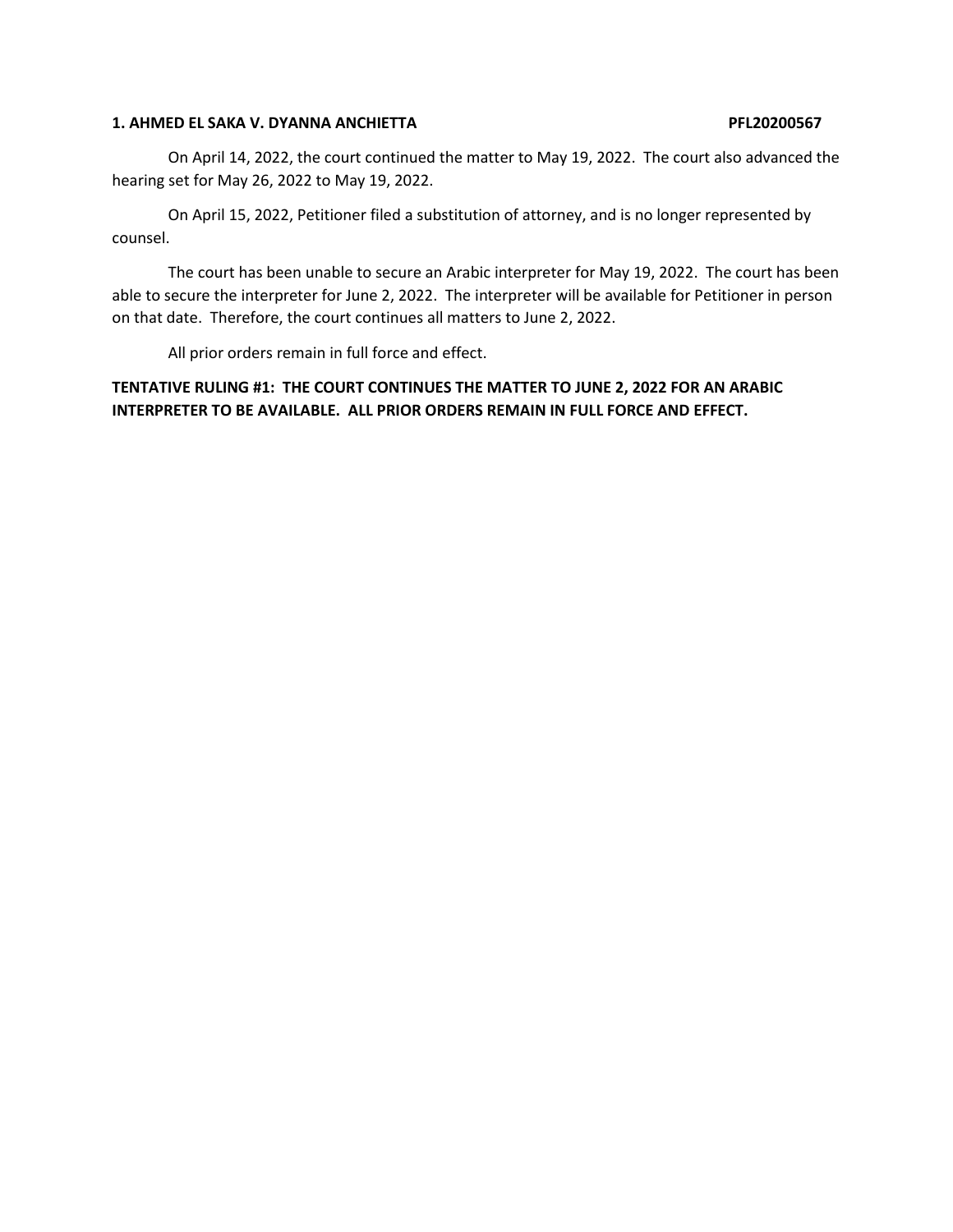### **2. A.W. v. V.P. 22FL0251**

On March 11, 2022, Petitioner filed a Petition to Establish Paternity. A summons was issued. On the same day Petitioner filed a Request for Order (RFO) requesting the court make child custody, child support, and attorney's fee orders. Respondent was served with the summons, Petition to Establish Paternity, RFO, and Income and Expense Declaration on April 24, 2022. Parties were not referred to Child Custody Recommending Counseling (CCRC).

Petitioner is requesting the court find Respondent to be the biological father of the minor. Petitioner is requesting sole legal and physical custody of the minor. Petitioner is requesting the court order guideline child support. Last, Petitioner is requesting the court order Family Code section 2030 attorney fees.

On May 18, 2022 parties submitted a stipulation and order to continue the hearing to July 14, 2022 at 8:30 in Department 5. The court adopts the parties' stipulation and continues the matter to July 14, 2022. The court reserves jurisdiction on the request for child support and attorney fees.

# **TENTATIVE RULING #2: THE COURT ADOPTS THE PARTIES' STIPULATION AND CONTINUES THE MATTER TO JULY 14, 2022. THE COURT RESERVES JURISDICTION ON THE REQUEST FOR CHILD SUPPORT AND ATTORNEY FEES.**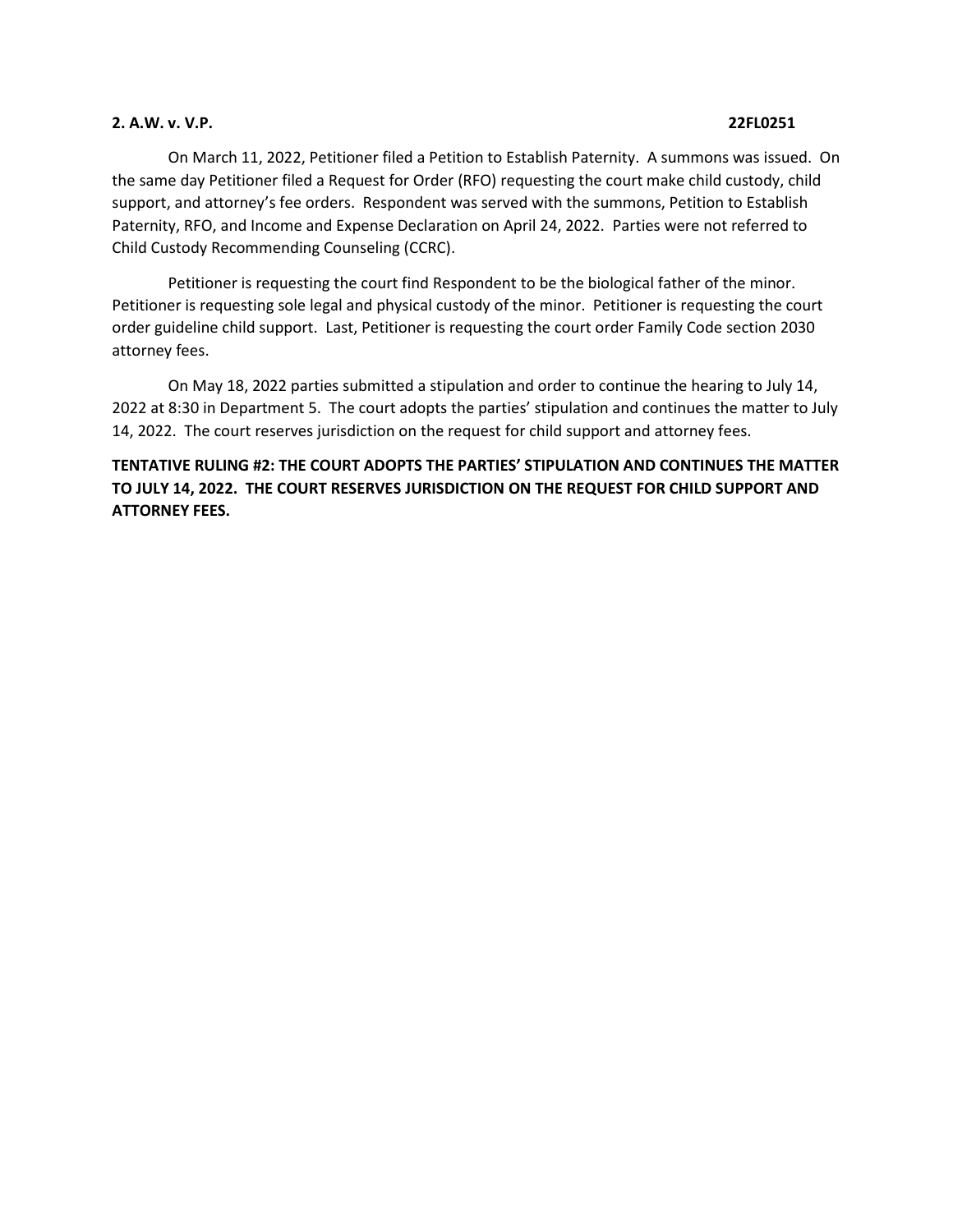## **3. ASHLEY SAMADANI V. ANTHONY SAMADANI PFL20200775**

On March 10, 2022, Petitioner filed a Request for Order (RFO) requesting the court make orders for child support, spousal support, attorney fees, and the retroactivity of child and spousal support. Petitioner filed an Income and Expense Declaration on February 23, 2022. Respondent was served by mail on March 18, 2022 and March 21, 2022.

Petitioner is requesting the court order guideline child support as well as guideline spousal support. Petitioner is requesting Family Code section 2030 attorney fees. Petitioner requests the court order child and spousal support be retroactive to either January 4, 2021 or December 2, 2020 based on the parties stipulation filed with the court on January 11, 2022.

Respondent has filed a Proof of Service on May 5, 2022 indicating Petitioner was served with a Responsive Declaration and Income and Expense Declaration electronically on May 4, 2022, however, neither document appears in the court's file.

Petitioner filed a Reply on May 13, 2022. Respondent was served electronically on May 13, 2022. Petitioner asserts that Respondent owes \$102,385 in child and spousal support when interest and bonus income is included, with a retro activity date of December 2, 2020.

On May 18, 2022, parties submitted a stipulation to continue the matter at least 30 days out. The court adopts the parties' stipulation and continues the hearing.

# **TENTATIVE RULING #3: THE COURT ADOPTS THE PARTIES' STIPULATION TO CONTINUE THE HEARING. THE MATTER IS CONTINUED TO JUNE 2, 2022 AT 8:30 IN DEPARTMENT 5.**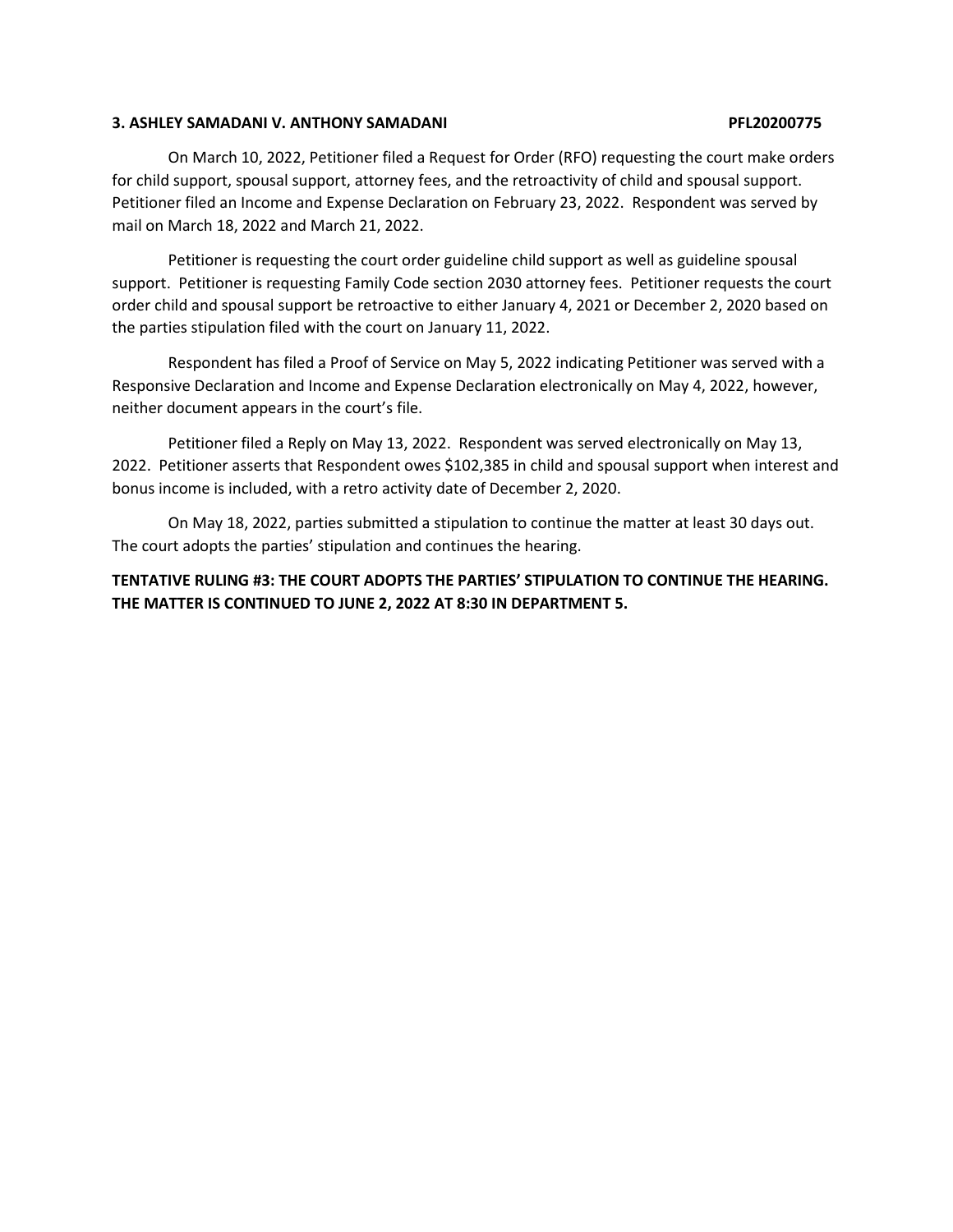## **4. CHELSEA DACPANO V. MICHAEL RAMOS PFL20150385**

On November 18, 2021, the court ordered Petitioner to have parenting time every other weekend with informal supervision provided by Petitioner's sister. The court set a further Child Custody Recommending Counselling (CCRC) appointment for the parties and a review hearing for May 19, 2022.

Parties attended CCRC and were able to reach a full agreement. A Copy of the CCRC report was mailed to the parties on April 25, 2022. The current order is to remain in full force and effect. The court has read and considered the CCRC report and finds the agreement of the parties to be in the best interest of the minors. The court adopts the agreement as the court's order. Petitioner shall have informally supervised visits the first, third, and fifth Saturday of each month from 9:00 am to 9:00 pm. Petitioner shall have one weekend in June and one weekend from Saturday at 9:00 am until Sunday at 9:00 pm. Petitioner's parenting time is to be supervised by Mikala Romas or other person agreed upon by both parties in writing.

Neither party has filed a supplemental declaration.

All prior orders not in conflict with this order remain in full force and effect. Respondent shall prepare and file the findings and orders after hearing.

**TENTATIVE RULING #4: THE AGREEMENT OF THE PARTIES CONTAINED IN THE CCRC REPORT IS ADOPTED AS THE COURT ORDER. THE CURRENT ORDER REMAINS IN FULL FORCE AND EFFECT. PETITIONER SHALL HAVE INFORMALLY SUPERVISED VISITS THE FIRST, THIRD, AND FIFTH SATURDAY OF EACH MONTH FROM 9:00 AM TO 9:00 PM. PETITIONER SHALL HAVE ONE WEEKEND IN JUNE AND ONE WEEKEND FROM SATURDAY AT 9:00 AM UNTIL SUNDAY AT 9:00 PM. PETITIONER'S PARENTING TIME IS TO BE SUPERVISED BY MIKALA ROMAS OR OTHER PERSON AGREED UPON BY BOTH PARTIES IN WRITING. ALL PRIOR ORDERS NOT IN CONFLICT WITH THIS ORDER REMAIN IN FULL FORCE AND EFFECT. RESPONDENT SHALL PREPARE AND FILE THE FINDINGS AND ORDERS AFTER HEARING**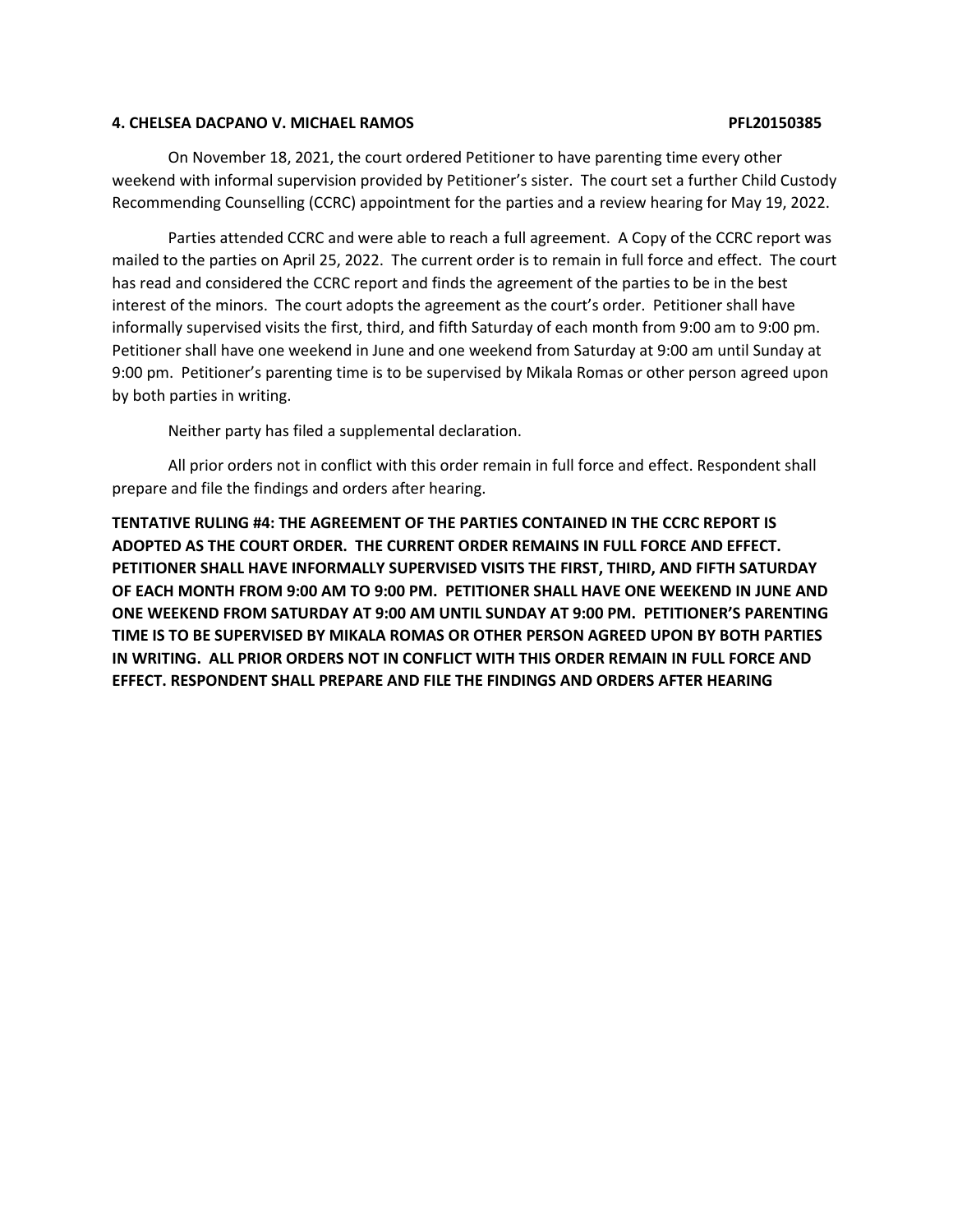## **5. CORRIE LARSEN V. ANDREW LARSEN PFL20210321**

On March 20, 2022, the court adopted its tentative ruling with the following modifications, the court ordered Petitioner to pay Respondent spousal support in the amount of \$758 per month and child support in the amount of \$344 per month. The court reserved jurisdiction to modify the support orders to the date of the filing of the Request for Order (RFO). The court set a review hearing for May 19, 2022 and ordered parties to file update Income and Expense Declarations at least 10 days prior to the next court date.

On March 21, 2022, Respondent filed a Proof of Service showing Petitioner was served electronically with the October 12, 2021 filed RFO on March 21, 2021.

Petitioner filed an updated Income and Expense Declaration on May 12, 2022. Respondent was served by mail on May 6, 2022.

Respondent filed an updated Income and Expense Declaration on May 13, 2022. Petitioner was served electronically on May 12, 2022.

The court notes both parties failed to comply with the court's order to file and serve Income and Expense Declarations at least 10 days prior to the hearing.

Based on Petitioner's May 12, 2022 filed Income and Expense Declaration, she has an average monthly income of \$7,882. She has deductions of \$549 for health insurance, \$521 for mandatory retirement, and \$425 for property taxes.

Respondent has an average monthly income of \$2080 (\$15 per hour, 32 hours per week multiplied by 52 weeks a year, divided by 12 months), based on his May 13, 2022 filed Income and Expense Declaration. Respondent has no listed deductions.

Utilizing the above figures and an 87% timeshare to Petitioner, the court finds the guideline child support to be \$339 per month payable by Respondent to Petitioner. Respondent is ordered to pay Petitioner \$339 per month as and for child support, commencing on April 1, 2022, payable on the 1st of the month, until further order of the court or termination by operation of law. See attached DissoMaster Report.

The court further finds the guideline spousal support to be \$790 per month payable by Petitioner to Respondent. Petitioner is ordered to pay Respondent \$790 per month as and for spousal support, commencing on November 1, 2021, payable the  $1<sup>st</sup>$  of the month, until further order of the court or by termination by operation of law. See attached DissoMaster Report.

The court finds the above orders result in a net payment of \$451 from Petitioner to Respondent. Petitioner is ordered to pay \$451 per month as and for spousal support, commencing on November 1, 2021, payable the  $1<sup>st</sup>$  of the month, until further order of the court or by termination by operation of law. See attached DissoMaster Report.

The court finds this order results in an arrears amount of \$502. This is based on the march 20, 2022 order for Petitioner to pay \$1102 per month for child and spousal support to Respondent for the months of April and May 2022. The court reserved jurisdiction to the date of the filing of the RFO for support. The total owed from November through May from Petitioner to Respondent would be \$2,706.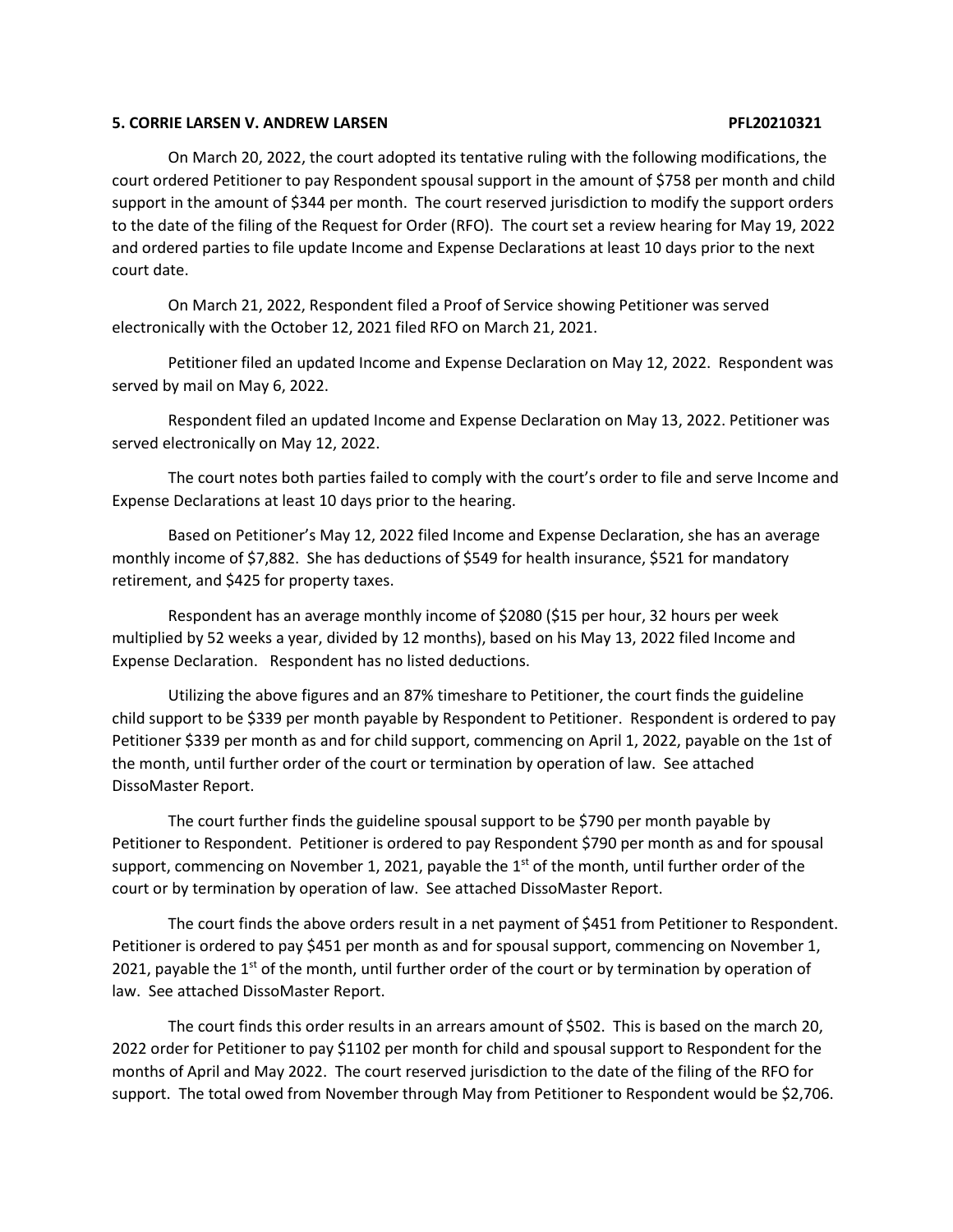Less the \$2,204 paid for April and May, results in a balance of \$501. Petitioner is ordered to pay Respondent \$502 on or before June 15, 2022.

All prior orders not in conflict with this order remain in full force and effect.

**TENTATIVE RULING #5: THE COURT ADOPTS THE CHILD AND SPOUSAL SUPPORT ORDERS AS OUTLINED ABOVE. PETITIONER IS ORDERED TO PAY \$451 PER MONTH AS AND FOR SPOUSAL SUPPORT, COMMENCING ON NOVEMBER 1, 2021, PAYABLE THE 1ST OF THE MONTH, UNTIL FURTHER ORDER OF THE COURT OR BY TERMINATION BY OPERATION OF LAW. SEE ATTACHED DISSOMASTER REPORT. PETITIONER IS ORDERED TO PAY RESPONDENT \$502 AS AND FOR ARREARS ON OR BEFORE JUNE 15, 2022.**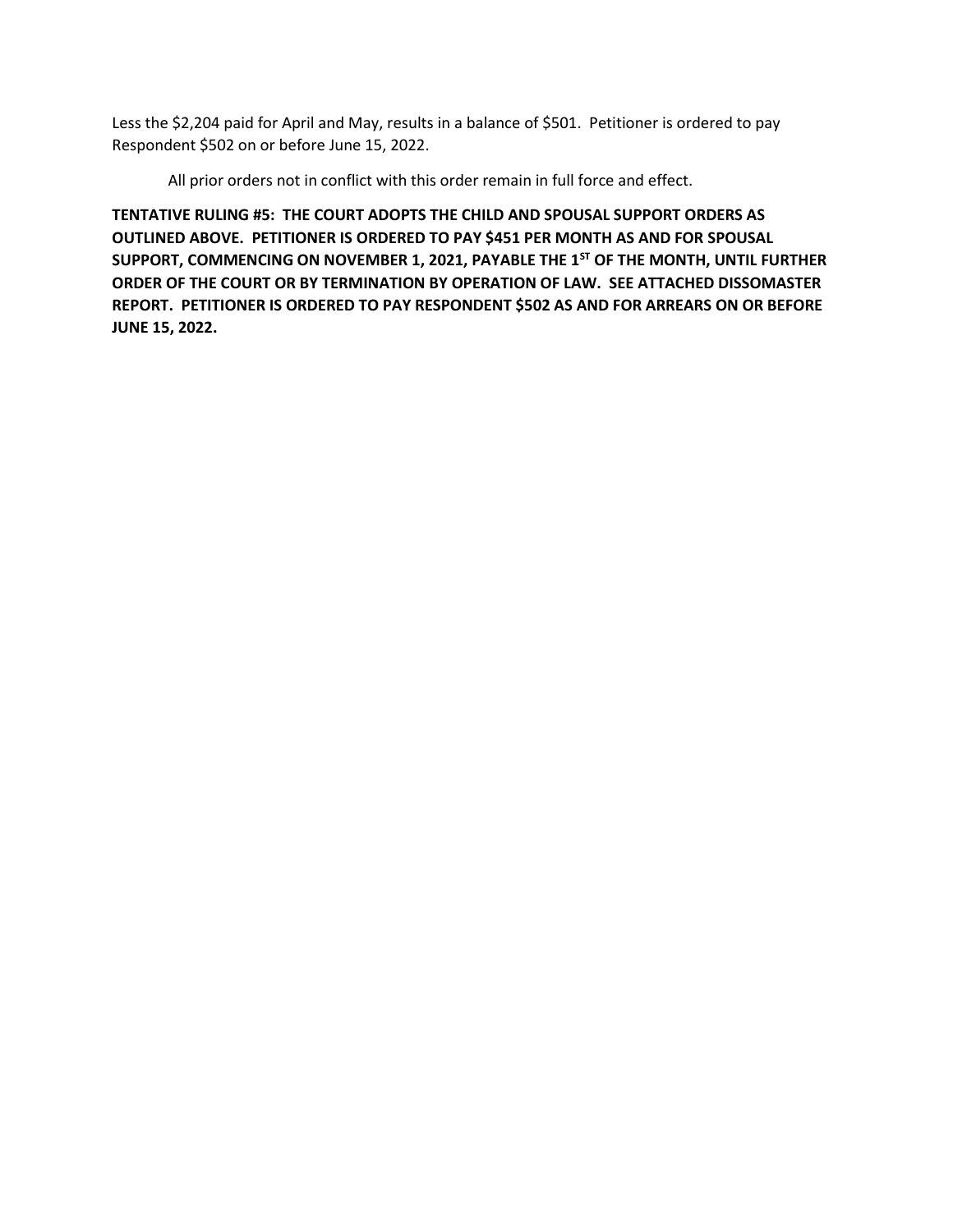| ATTORNEY (NAME AND ADDRESS):<br><b>EDC</b> | TELEPHONE NO: |               |                                | Superior Court Of The State of California County of<br><b>COURT NAME:</b> |                              |             |       |  |  |
|--------------------------------------------|---------------|---------------|--------------------------------|---------------------------------------------------------------------------|------------------------------|-------------|-------|--|--|
| Court                                      |               |               |                                | STREET ADDRESS:<br>MAILING ADDRESS:                                       |                              |             |       |  |  |
| <b>California</b>                          |               |               |                                | <b>BRANCH NAME:</b>                                                       |                              |             |       |  |  |
| <b>ATTORNEY FOR: Resp.</b>                 |               |               |                                |                                                                           |                              |             |       |  |  |
| <b>DISSOMASTER REPORT</b>                  |               |               |                                | <b>CASE NUMBER:</b>                                                       |                              |             |       |  |  |
| 2022, Monthly                              |               |               |                                | PFL 20210321                                                              |                              |             |       |  |  |
| <b>Input Data</b>                          | Resp.         | Pet           |                                | Guideline (2022)                                                          | <b>Cash Flow Analysis</b>    | Resp.       | Pet   |  |  |
| Number of children                         | 0             | 2             | Nets (adjusted)                |                                                                           | Guideline                    |             |       |  |  |
| % time with Second Parent                  | 13%           | 0%            | Resp.                          |                                                                           | 1,764 Payment (cost)/benefit | 425         | (404) |  |  |
| <b>Filing status</b>                       | Single        | <b>HH/MLA</b> | Pet                            |                                                                           | 5,815 Net spendable income   | 2,215       | 5,364 |  |  |
| # Federal exemptions                       | $1^*$         | 3*            | Total                          | 7,579                                                                     | % combined spendable         | 29.2%       | 70.8% |  |  |
| Wages + salary                             | 2,080         | 7,882         | <b>Support (Nondeductible)</b> |                                                                           | <b>Total taxes</b>           | 316         | 997   |  |  |
| 401(k) employee contrib                    | 0             | 0             | CS Payor                       |                                                                           | Resp. #WHA                   | 2           | 12    |  |  |
| Self-employment income                     | 0             | 0             | Presumed                       |                                                                           | (339) Net wage paycheck/mo   | 1,785       | 6,756 |  |  |
| Other taxable income                       | 0             | 0             | Basic CS                       |                                                                           | (339) Comb. net spendable    | 7,578       |       |  |  |
| Short-term cap, gains                      | 0             | 0             | Add-ons                        | 0.                                                                        | Proposed                     |             |       |  |  |
| Long-term cap. gains                       | 0             | 0             | Presumed Per Kid               |                                                                           | Payment (cost)/benefit       | 425         | (404) |  |  |
| Other gains (and losses)                   | 0             | 0             | Child 1                        | (117)                                                                     | Net spendable income         | 2,215       | 5,364 |  |  |
| Ordinary dividends                         | 0             | 0             | Child 2                        | (222)                                                                     | NSI change from gdl          | 0           | 0     |  |  |
| Tax, interest received                     | 0             | 0             |                                | CA FAM 4055(b)(7) CS LIA range                                            | % combined spendable         | 29,2%       | 70.8% |  |  |
| Social Security received                   | 0             | 0             |                                | \$317 to \$339                                                            | % of saving over gdl         | 0%          | 0%    |  |  |
| Unemployment compensation                  | 0             | 0             | SS Payor                       |                                                                           | Pet Total taxes              | 316         | 997   |  |  |
| Operating losses                           | 0             | 0             | Alameda                        | 790.                                                                      | # WHA                        | $\mathbf 2$ | 12    |  |  |
| Ca. operating loss adj.                    | 0             | 0             | Total                          | 451                                                                       | Net wage paycheck/mo         | 1,785       | 6,756 |  |  |
| Roy, partnerships, S corp, trusts          | 0             | 0             | Proposed, tactic 9             |                                                                           | Comb. net spendable          | 7,578       |       |  |  |
| Rental income                              | 0             | 0             | CS Payor<br>Resp.              |                                                                           | Percent change               | 0.0%        |       |  |  |
| Misc ordinary tax, inc.                    | 0             | 0             | Presumed<br>(339)              |                                                                           | Default Case Settings        |             |       |  |  |
| Other nontaxable income                    | 0             | 0             | Basic CS                       | (339)                                                                     |                              |             |       |  |  |
| New-spouse income                          | 0             | 0             | Add-ons                        | 0                                                                         |                              |             |       |  |  |
| Adj. to income (ATI)                       | 0             | 0             | Presumed Per Kid               |                                                                           |                              |             |       |  |  |
| SS paid other marriage                     | 0             | 0             | Child 1                        | (117)                                                                     |                              |             |       |  |  |
| Ptr Support Pd, other P'ships              | 0             | 0             | Child 2                        | (222)                                                                     |                              |             |       |  |  |
| CS paid other relationship                 | 0             | 0             | CA FAM 4055(b)(7) CS LIA range |                                                                           |                              |             |       |  |  |
| Health ins (Pre-tax)                       | 0             | 549           | \$317 to \$339                 |                                                                           |                              |             |       |  |  |
| Qual. Bus. Inc. Ded.                       | 0             | 0             | SS Payor                       | Pet                                                                       |                              |             |       |  |  |
| Itemized deductions                        | 0             | 425           | Alameda                        | 790                                                                       |                              |             |       |  |  |
| Other medical expenses                     | 0             | 0             | Total                          | 451                                                                       |                              |             |       |  |  |
| Property tax expenses                      | 0             | 425           | Savings                        | 0                                                                         |                              |             |       |  |  |
| Ded, interest expense                      | 0             | 0             | No releases                    |                                                                           |                              |             |       |  |  |
| Charitable contribution                    | 0             | 0             |                                |                                                                           |                              |             |       |  |  |
| Miscellaneous itemized                     | 0             | 0             |                                |                                                                           |                              |             |       |  |  |
| Required union dues                        | 0             | 0             |                                |                                                                           |                              |             |       |  |  |
| Cr. for Pd. Sick and Fam. L.               | 0             | 0             |                                |                                                                           |                              |             |       |  |  |
| Mandatory retirement                       | 0             | 521           |                                |                                                                           |                              |             |       |  |  |
| Hardship deduction                         | 0*            | 0*            |                                |                                                                           |                              |             |       |  |  |
| Other gdl. deductions                      | 0             | 0             |                                |                                                                           |                              |             |       |  |  |
| AMT info (IRS Form 6251)                   | 0             | 0             |                                |                                                                           |                              |             |       |  |  |
| Child support add-ons                      | 0             | 0             |                                |                                                                           |                              |             |       |  |  |
| TANF, SSI and CS received                  | 0             | 0             |                                |                                                                           |                              |             |       |  |  |
|                                            |               |               |                                |                                                                           |                              |             |       |  |  |



 $\ddot{\phantom{a}}$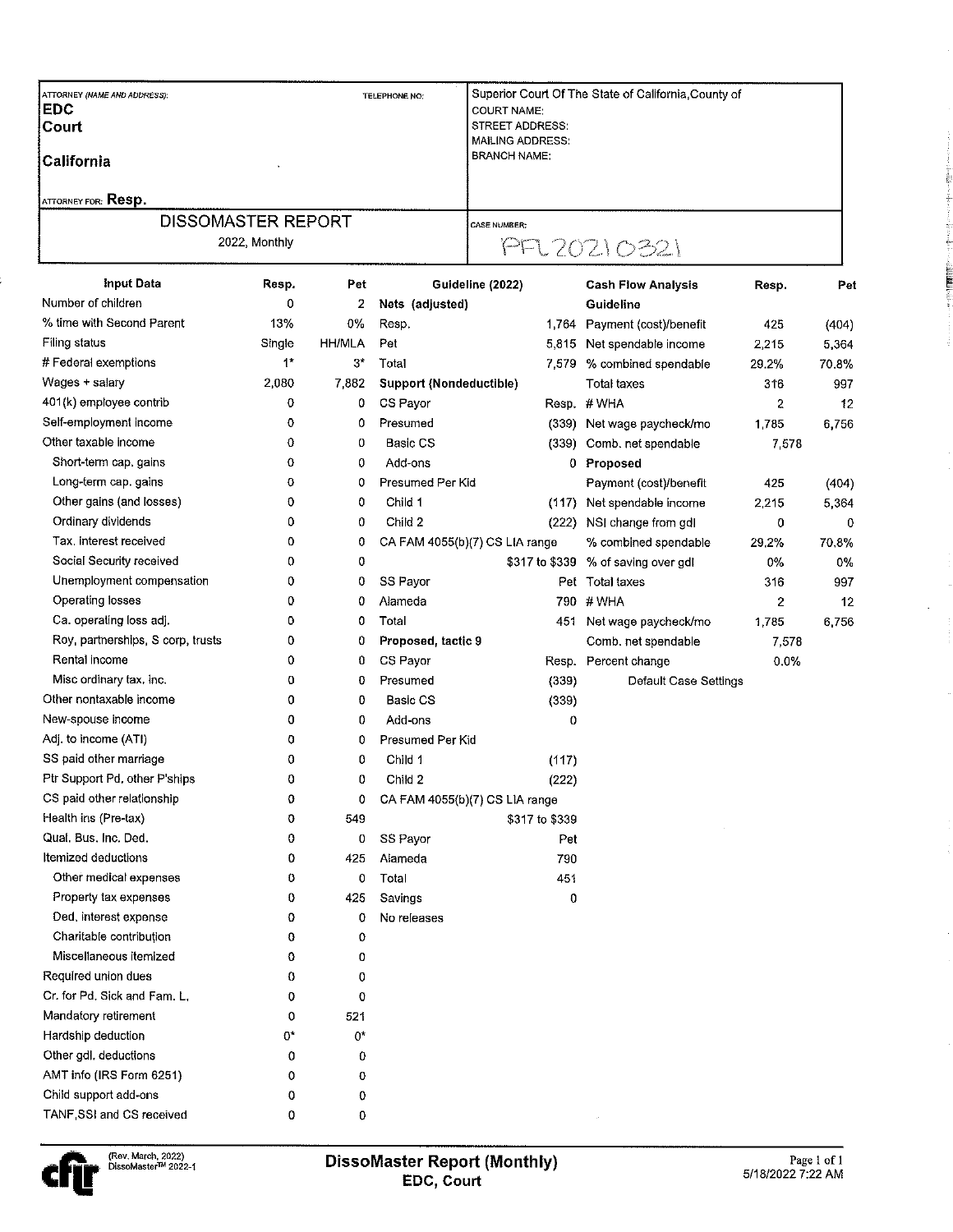## **6. HANNAH JARDINE V. ADAM JARDINE PFL20200379**

On October 8, 2021, Petitioner filed a Request for Order (RFO) requesting the court bifurcate the case and grant a status-only judgment to dissolve the marital status. That same day, Respondent was served by mail with the RFO.

On December 22, 2021, Respondent filed a Response and a Responsive Declaration, both served on Petitioner electronically the day prior. Respondent consents to the bifurcation of the case to grant a status-only judgment, noting that there are some retirement accounts that will need to be joined to the case.

Upon review of the file, the court finds that on June 12, 2020 the Petition was filed and thereafter was personally served on Respondent on July 1, 2020. Then, on November 30, 2020 and again on January 6, 2021, Amended Petitions were filed. While the declaration contained within the RFO states that the January 6, 2021 Amended Petition was personally served on Respondent on January 24, 2021, the court finds that there is no proof of service in the court file indicating this service. However, either way the court finds that it had jurisdiction over the Respondent as of the service date of the initial Petition on July 1, 2020. Additionally, the court finds that the Petitioner's Preliminary Declaration of Disclosure was served on Respondent by mail on January 11, 2021.

The court found good cause to grant the requested relief. However, the court found that the retirement accounts have not been properly joined. The court ordered the parties to appear at the January 6, 2021 hearing for setting of a hearing on the status-only judgment.

On January 6, 2022, Mr. Leander appeared on behalf of all parties. Mr. Leander informed the court that parties were working on a stipulation. The matter was continued to March 10, 2022.

On March 10, 2022, Mr. Leander appeared on behalf of all parties. Mr. Leander informed the court that parties were working on a stipulation. The matter was continued to May 19, 2022.

Upon review of the file, there are no new filings. As such, the court bifurcates the case and shall set a separate trial for a status-only judgment. The court orders parties to appear on May 19, for the status-only judgment.

# **TENTATIVE RULING #6: THE COURT BIRFUCATES THE CASE AND SHALL SET A SEPARATE TRIAL FOR A STATUS-ONLY JUDGMENT. THE COURT ORDERS THE PARTIES TO APPEAR AT THE MAY 19, 2022 TO SELECT DATES FOR THE STATUS-ONLY JUDGMENT.**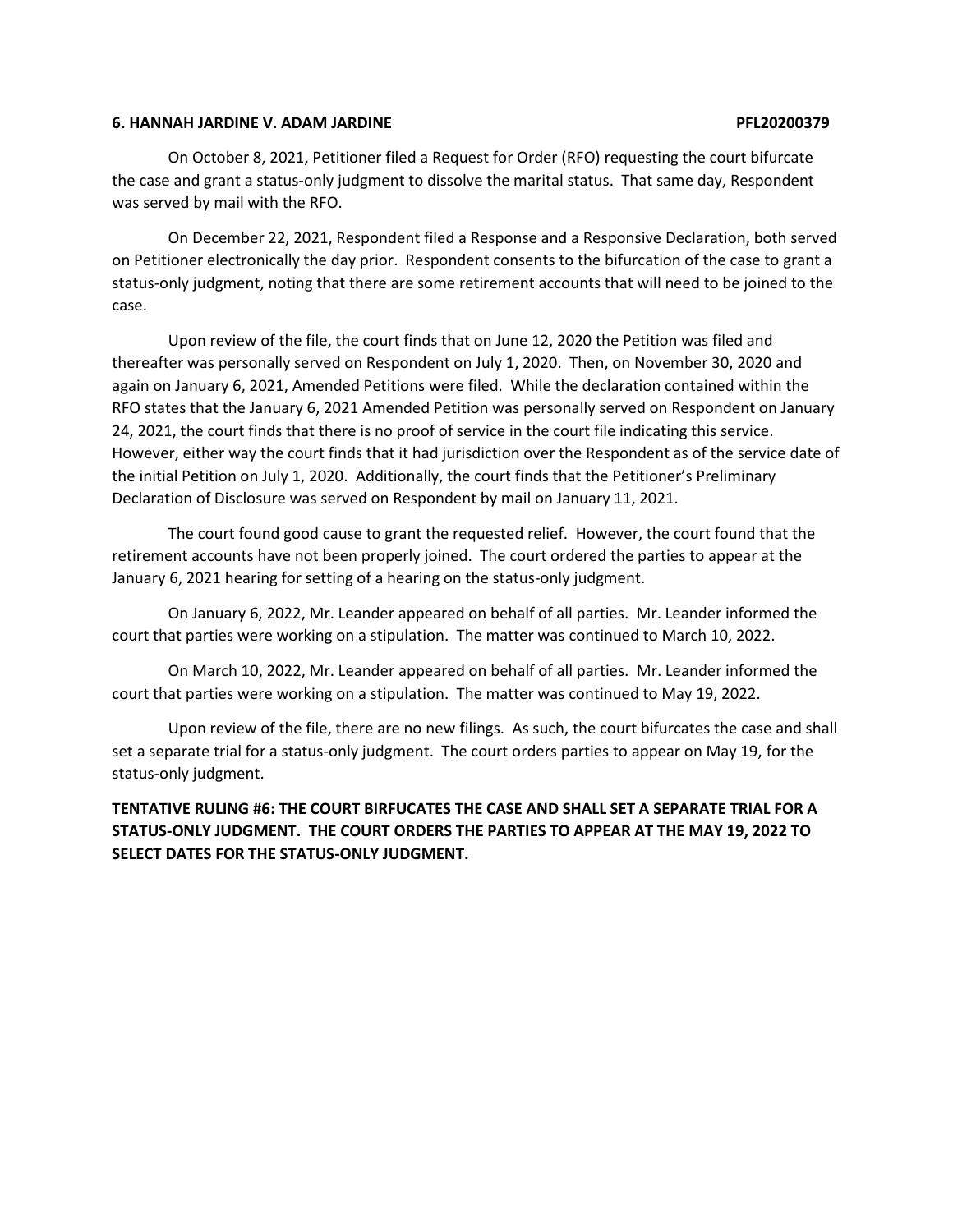## **7. JACOB HENSLEY V. REBECCA HENSLEY PFL20130896**

# On January 20, 2022, the court adopted its tentative ruling. The court temporarily stayed the order for child support. The court reserved jurisdiction to retroactively reinstate or modify child support. The court set a further review hearing to reassess the ongoing need to temporarily stay the child support order. Petitioner was ordered to file and updated Income and Expense Declaration prior to the review hearing sate, including any unemployment benefits, if applicable. The court reserved jurisdiction on Petitioner's request for guideline child support.

Upon review of the court file, neither party has filed an updated Income and Expense Declaration or supplemental declaration.

The court, therefore, continues this matter to July 21 $<sup>st</sup>$ , 2022 at 8:30 AM. Parties are ordered to</sup> file updated Income and Expense Declarations no later than 10 days prior to the next hearing. Any supplemental declarations are due at least 10 days prior to the hearing. The court continues to reserve jurisdiction to retroactively reinstate child support or modify child support. The court continues to reserve jurisdiction on Petitioner's request for guideline child support.

All prior orders not in conflict with this order remain in full force and effect. Petitioner shall prepare and file the findings and orders after hearing.

**TENTATIVE RULING #7: THE COURT, THEREFORE, CONTINUES THIS MATTER TO JULY 21st, 2022 at 8:30 AM. PARTIES ARE ORDERED TO FILE UPDATED INCOME AND EXPENSE DECLARATIONS NO LATER THAN 10 DAYS PRIOR TO THE NEXT HEARING. ANY SUPPLEMENTAL DECLARATIONS ARE DUE AT LEAST 10 DAYS PRIOR TO THE HEARING. THE COURT CONTINUES TO RESERVE JURISDICTION TO RETROACTIVELY REINSTATE CHILD SUPPORT OR MODIFY CHILD SUPPORT. THE COURT CONTINUES TO RESERVE JURISDICTION ON PETITIONER'S REQUEST FOR GUIDELINE CHILD SUPPORT. ALL PRIOR ORDERS NOT IN CONFLICT WITH THIS ORDER REMAIN IN FULL FORCE AND EFFECT. PETITIONER SHALL PREPARE AND FILE THE FINDINGS AND ORDERS AFTER HEARING.**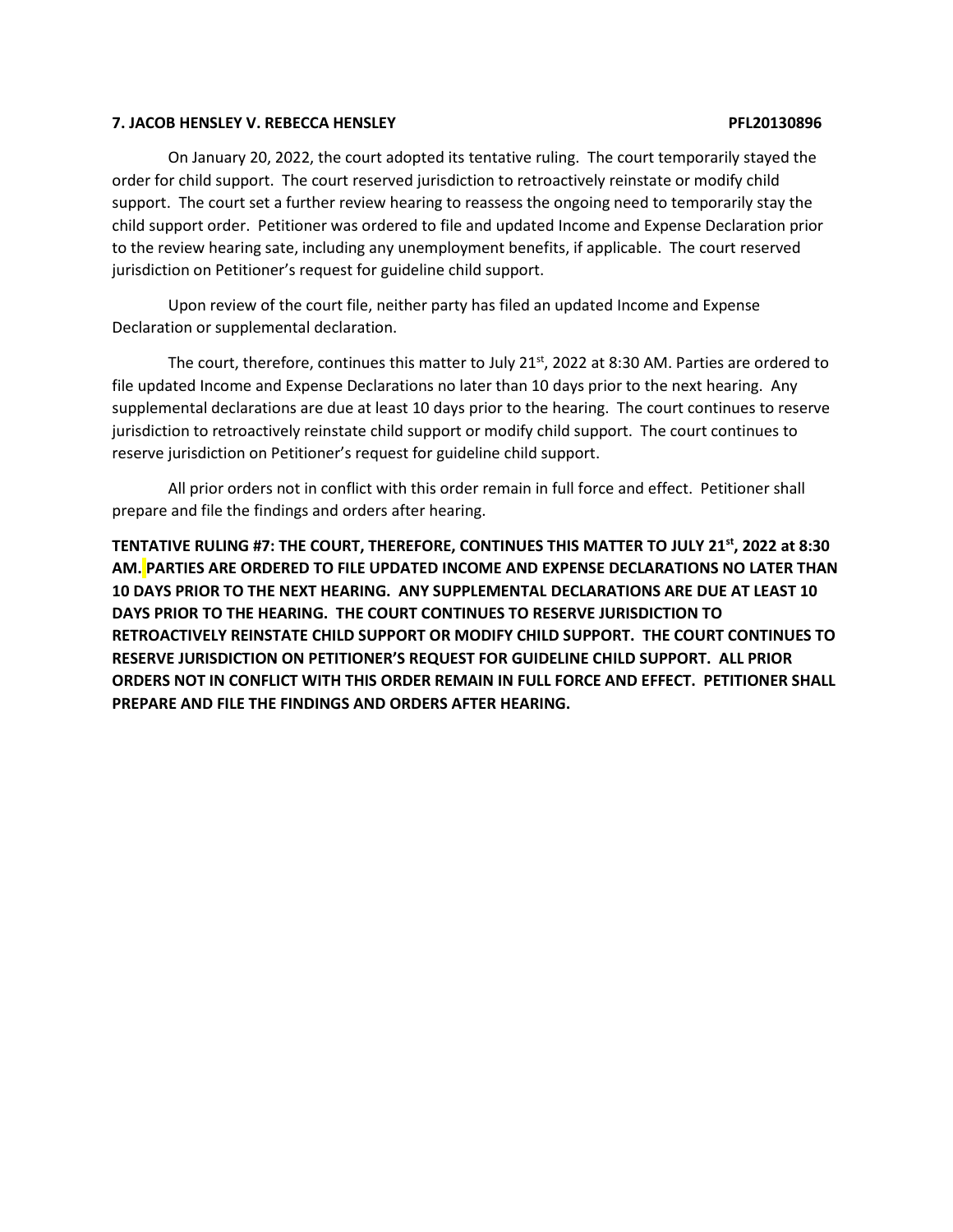## **8. JESSICA CLINGMAN V. MICHAEL CLINGMAN PFL20130273**

On September 27, 2021 the court reserved the right of retroactive modification of support to the date of filing. The parties were ordered to file and serve updated Income and Expense Declarations at least 10 days prior to the next hearing. Respondent was ordered to serve his 2021 federal and state taxes on Petitioner and Department of Child Support Services at least 10 days prior to the next hearing. On its own motion the court added the issue of determination of arrears to the next hearing. The matter was continued to May 9, 2022.

On April 26, 2022 the court issued an ex parte minute order reassigning the case to Honorable Lauren C. Bowers and reset the hearing for May 19, 2022.

Neither party has filed an updated Income and Expense Declaration.

Parties are ordered to appear.

## **TENTATIVE RULING #8: PARTIES ARE ORDERED TO APPEAR.**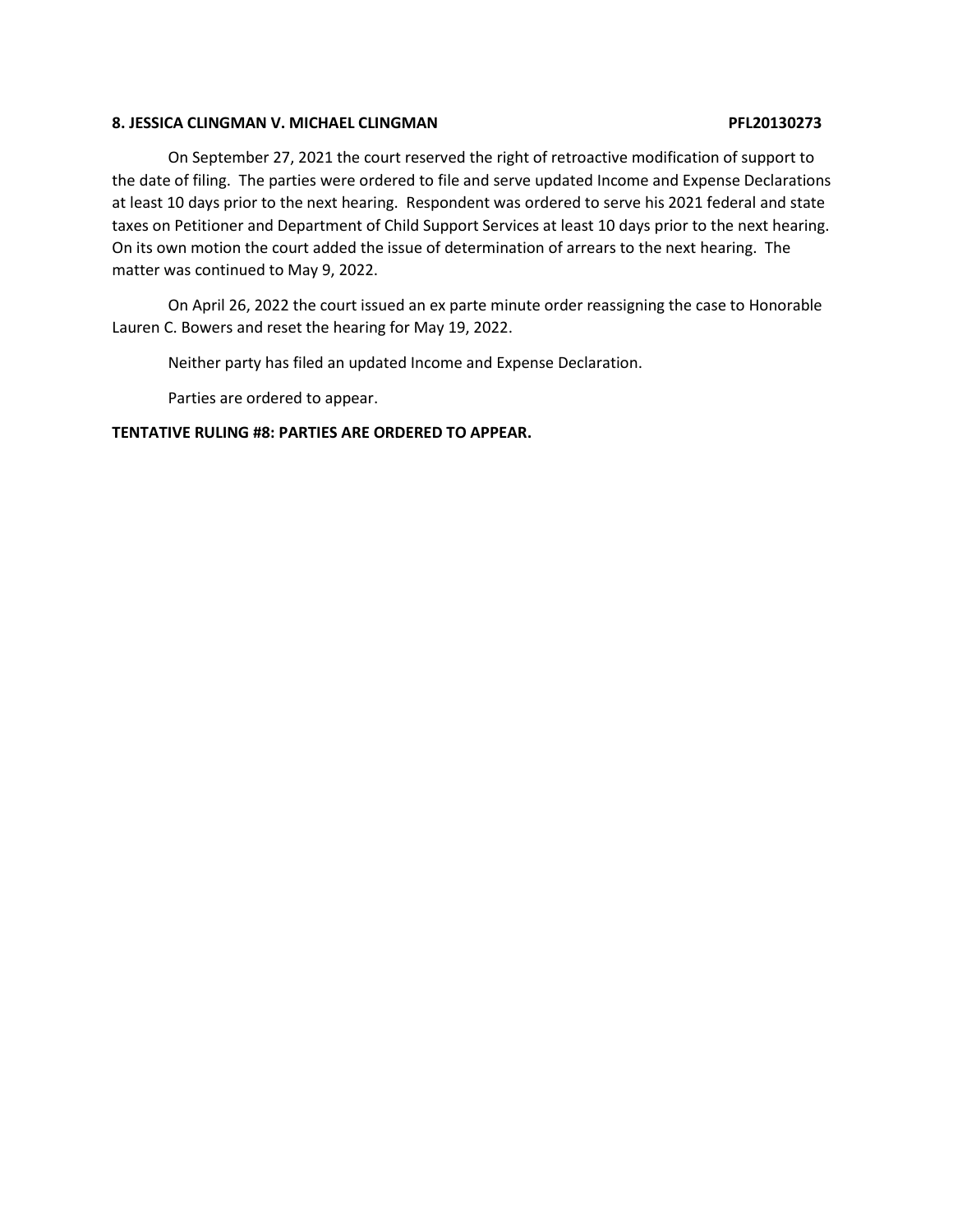### **9. JONATHAN KLEIN V. CALLIE KLEIN PFL20160213**

On April 1, 2022, Respondent filed a Request for Order (RFO) requesting the court establish child support arrears and for clarification of orders. Petitioner was served by mail on April 5, 2022. Respondent is requesting the court order child support arrears for 2021 be set at \$300,413. Respondent is further requesting the court clarify the language in the parties Marital Settlement Agreement, that while the bonus table stops at \$1,000,000 that was not intended to cap bonus support. Respondent asserts Petitioner has previously paid bonus support from approximately \$1.5 million in 2019. Respondent is requesting that all excess income is subject to the bonus table and should the excess income exceed 1 million dollars, Petitioner will apply the percentage associated with the \$1 million to any and all excess income to determine the bonus support.

Petitioner filed a Responsive Declaration on May 6, 2022. Respondent was served by mail on May 6, 2022. Petitioner objects to Respondent's request. Petitioner asserts the plain language of the Judgement and Stipulation are clear and the bonus tables attached stop at 1 million dollars, therefore capping the bonus income for support at 1 million. Petitioner also asserts that if the language is ambiguous, that this is an issue should be consolidated with Petitioner's request to be deemed a high earner.

The court finds that the matters are intertwined and will require testimony. This matter is continued to June 30, 2022 at 8:30 in Department 5 to join with the matter that is currently set on the law and motion calendar.

On May 18, 2022 parties submitted a stipulation to continue all matter to June 30, 2022.

All prior orders not in conflict remain in full force and effect. Respondent shall prepare and file the findings and orders after hearing.

**TENTATIVE RULING #9: THE MATTER IS CONTINUED TO JUNE 30, 2022 AT 8:30 IN DEPARTMENT 5 TO JOIN WITH THE MATTER THAT IS CURRENTLY SET ON THE LAW AND MOTION CALENDAR. ALL PRIOR ORDERS NOT IN CONFLICT REMAIN IN FULL FORCE AND EFFECT. RESPONDENT SHALL PREPARE AND FILE THE FINDINGS AND ORDERS AFTER HEARING.**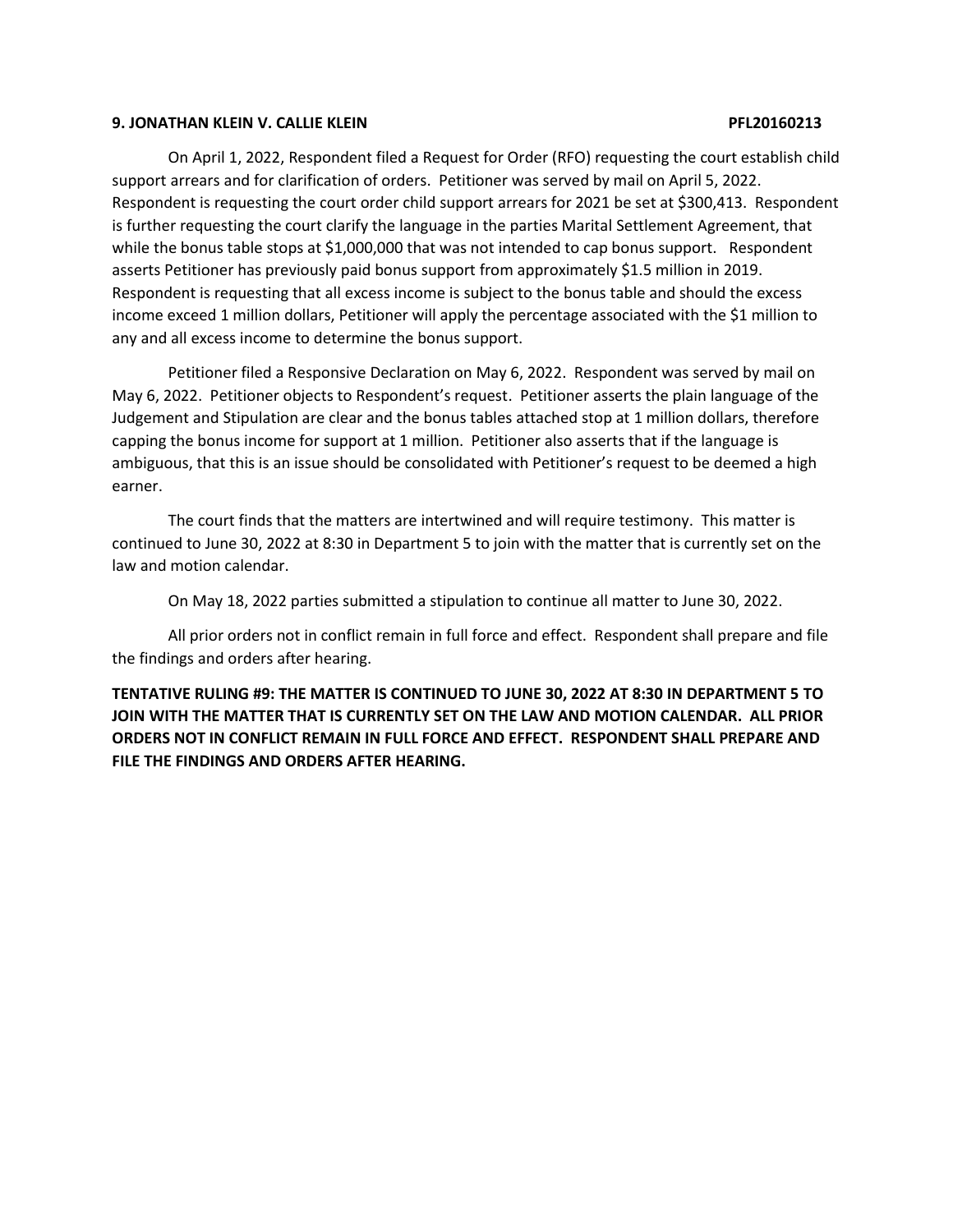### **10. KENDRA LAYTON V. WAYLON LAYTON PFL20190585**

On April 25, 2022, Petitioner filed an ex parte request for emergency sole legal and physical custody of the minor. On April 26, 2022, the court denied Petitioner's ex parte request. Petitioner's Request for Order (RFO) was filed on April 26, 2022 and parties were referred to an emergency set Child custody Recommending Counseling (CCRC) appointment on May 3, 2022 and a review hearing on May 19, 2022. Upon review of the court file, there is no Proof of Service indicating Respondent was served with the RFO.

Nevertheless, both parties appeared at CCRC and were able to reach a full agreement. A copy of the CCRC report was mailed to the parties on May 11, 2022. The court has read and considered the agreement of the parties and finds it is in the best interest of the minor. The parties' agreement is adopted as the court's order. The parties shall have joint legal custody. The minor shall reside primarily with Petitioner. Respondent shall have four, day visits with the minor every other Saturday from 10:00 am until 6:00 pm. The visits shall take place in the Greater Placerville area. Following the completion of the four, day visits, Respondent will resume every other weekend with the minor from Friday after school until Sunday at 6:00 pm. Respondent shall not consume alcohol, narcotics, or restricted dangerous drugs, except by prescription, within 24 hours before and during his parenting time. Respondent shall safely store all firearms in a gun safe and or trigger locks with the weapons unloaded with the minor is in his care. The minor shall continue counseling with her current therapist. Respondent shall continue to participate in outpatient treatment services for chemical dependency through the Veterans Administration in Reno, Nevada. Respondent shall remain compliant with his psychotropic medication regimen. If there are any changes, Respondent shall notify Petitioner that there has been a change. Parties are to enroll in and complete a co-parenting class. Parties may select a class from the list available on the court's website.

All prior orders not in conflict with this order remain in full force and effect. Petitioner is ordered to prepare and file the findings and orders after hearing.

**TENTATIVE RULING #10: THE COURT ADOPTS THE AGREEMENT OF THE PARTIES AS SET FORTH ABOVE AND CONTAINED IN THE CCRC REPORT. ALL PRIOR ORDERS NOT IN CONFLICT WITH THIS ORDER REMAIN IN FULL FORCE AND EFFECT. PETITIONER IS ORDERED TO PREPARE AND FILE THE FINDINGS AND ORDERS AFTER HEARING.**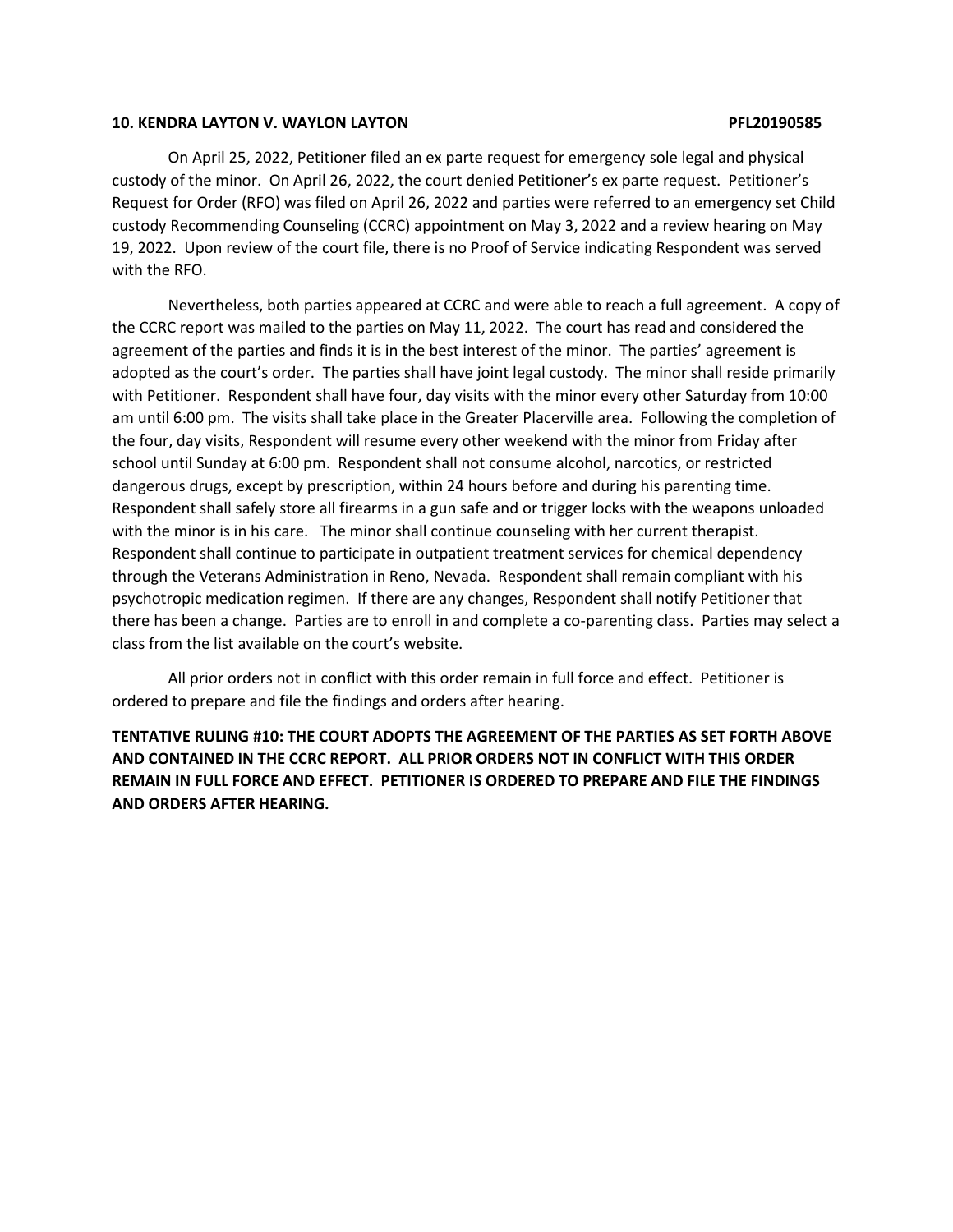### **11. KIMBERLY PARKINS V. RJ PARKINS 22FL0023**

Respondent filed a Request for Order (RFO) on February 17, 2022 requesting the court make orders child custody, child support, parenting time, property control, spousal support, attorney fees, and right of first refusal. Respondent concurrently filed an Income and Expense Declaration. Parties were referred to Child Custody Recommending counseling (CCRC) with an appointment on April 1, 2022 and a review hearing on May 19, 2022. Petitioner was served by mail on February 25, 2022.

Respondent requests the court order joint physical and legal custody of the minors. Respondent also requests the court order guideline child support. Respondent is requesting the right of first refusal. Respondent is requesting guideline spousal support. Respondent requests the court grant him exclusive use and control of the former marital property and that Petitioner be responsible for the mortgage payment. Last, Respondent is requesting attorney fees pursuant to Family Code section 2030.

Parties attended the CCRC appointment on April 1, 2022 and were able to reach a full agreement. A copy of the CCRC report was mailed to the parties on April 25, 2022. The court has read and considered the agreement of the parties and finds it to be in the minors' best interest. The agreement is adopted as the court order. The parties shall have joint legal and physical custody. The parties shall utilize a 2-2-3 parenting schedule with alternating weekends with exchanges at 5:00 pm. The court adopts the parties' agreement as to transportation, travel with the minors, vacations, holiday schedule, and the additional provisions. The parties are to participate in co-parenting counseling. The minors shall be assessed for individual therapy with a licensed clinician. If ongoing counseling is recommended, the minors shall participate in counseling at a frequency and duration as directed by the therapist. The parties shall follow the recommendations or treatment plan of the clinician.

Petitioner filed an Income and Expense Declaration on April 14, 2022. Respondent was served electronically on April 14, 2022.

Petitioner filed a Responsive Declaration on May 6, 2022. Respondent was served electronically on May 5, 2022. Petitioner requests the court adopt the agreement of the parties as to custody and parenting time. Petitioner consents to guideline child support and spousal support, but requests the court take into consideration Respondent's new employment as of April 2022. Further, Petitioner has been on disability since March 29, 2022 and anticipates being on disability until May 23, 2022 or later. Petitioner is agreeable to Respondent remaining in the former marital residence with the minors, however, requests Respondent be responsible for paying the mortgage, utilizes, and other household bills. Last, Petitioner requests each party be responsible for their own attorney fees.

The court has read and considered the filings as outlined above. The court adopts the agreement of the parties as to custody and parenting time as outlined above. The court grants Respondent's request for exclusive use and control of the former martial home. Respondent shall be responsible for the mortgage, utilities, and other household expenses.

The court does not have updated Income and Expense Declarations from either party, showing their current income. Therefore, the court continues the request for child support, spousal support, and attorney fees to July 21<sup>st</sup>, 2022 at 8:30 AM. The court reserves jurisdiction to modify child support and spousal support to the date of the filing of the RFO. Parties are ordered to file updated Income and Expense Declarations at least 10 days prior to the next court date.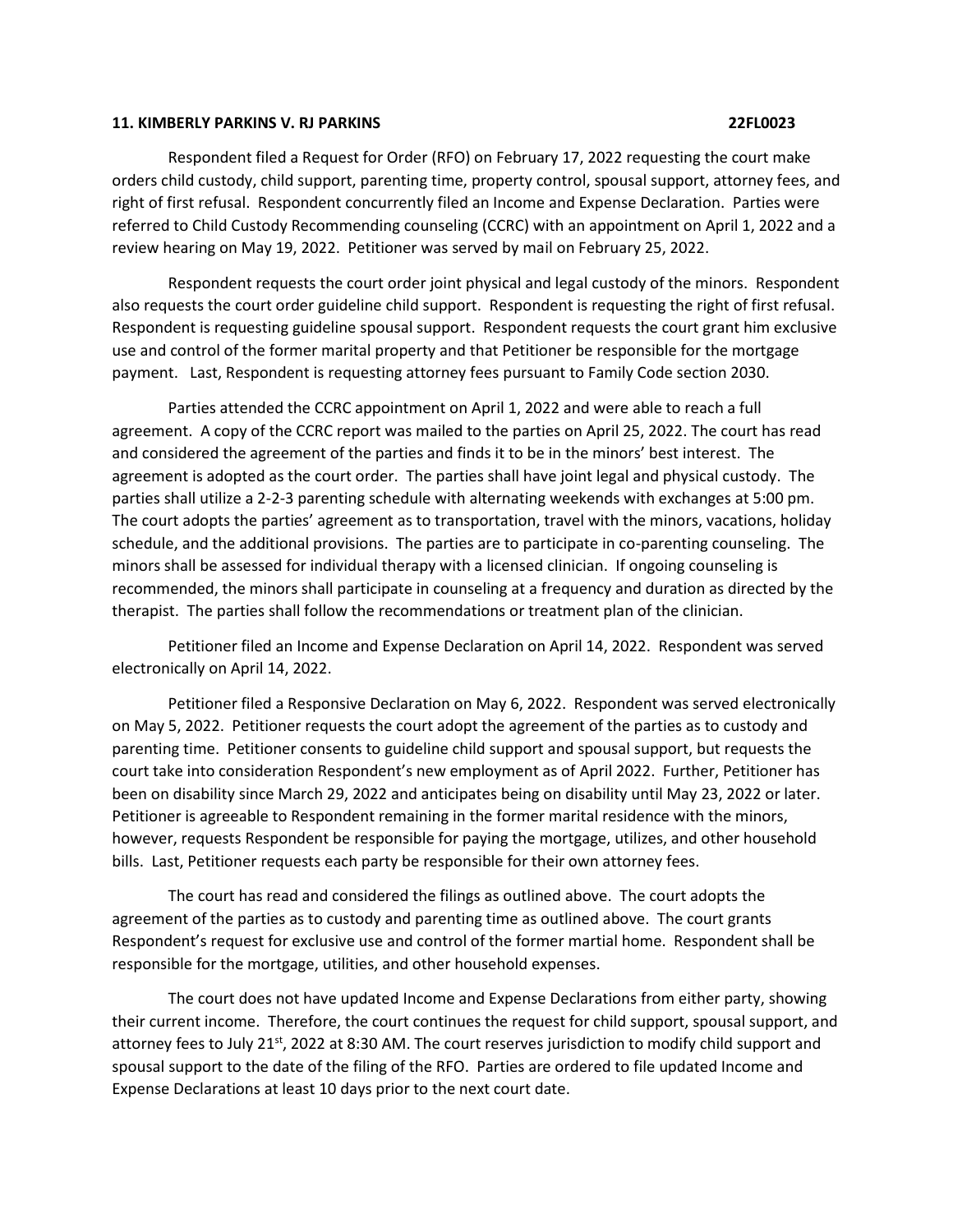Respondent shall prepare and file the findings and orders after hearing.

**TENTATIVE RULING #11: THE COURT ADOPTS THE AGREEMENT OF THE PARTIES AS TO CUSTODY AND PARENTING TIME AS OUTLINED ABOVE. THE COURT GRANTS RESPONDENT'S REQUEST FOR EXCLUSIVE USE AND CONTROL OF THE FORMER MARTIAL HOME. RESPONDENT SHALL BE RESPONSIBLE FOR THE MORTGAGE, UTILITIES, AND OTHER HOUSEHOLD EXPENSES. THE COURT DOES NOT HAVE UPDATED INCOME AND EXPENSE DECLARATIONS FROM EITHER PARTY, SHOWING THEIR CURRENT INCOME. THEREFORE, THE COURT CONTINUES THE REQUEST FOR CHILD SUPPORT, SPOUSAL SUPPORT, AND ATTORNEY FEES TO JULY 21st, 2022 at 8:30 AM. THE COURT RESERVES JURISDICTION TO MODIFY CHILD SUPPORT AND SPOUSAL SUPPORT TO THE DATE OF THE FILING OF THE RFO. PARTIES ARE ORDERED TO FILE UPDATED INCOME AND EXPENSE DECLARATIONS AT LEAST 10 DAYS PRIOR TO THE NEXT COURT DATE. RESPONDENT SHALL PREPARE AND FILE THE FINDINGS AND ORDERS AFTER HEARING.**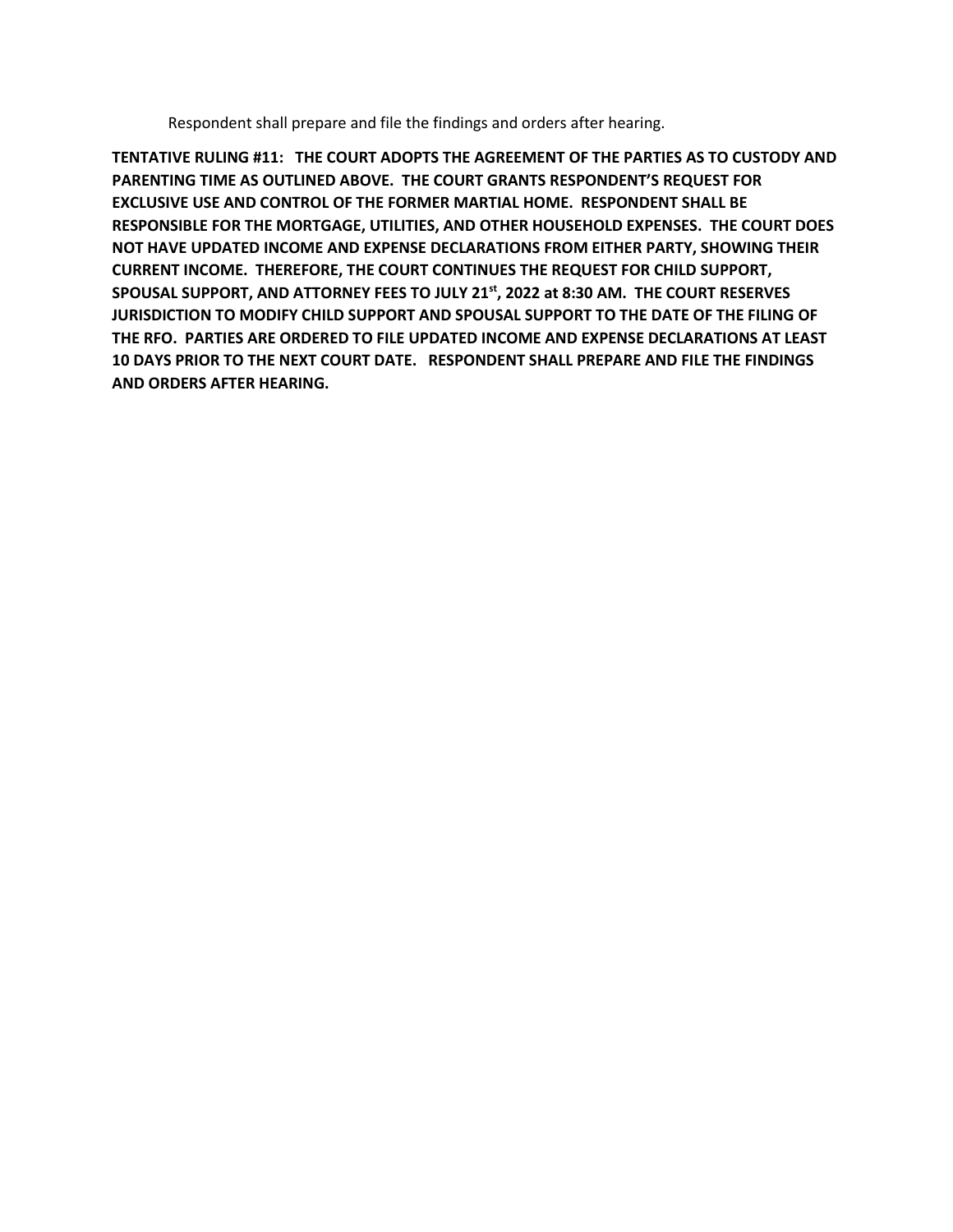### **12. MICHAEL CHAPMAN V. TRACEY LOCKHART-CHAPMAN PFL20150319**

On March 15, 2022, Respondent filed a Request for Order (RFO) requesting the court modify the spousal support order, order attorney fess pursuant to Family Code 2030 and Family Code section 271, and enforcement of the current orders of March 31, 2018. Petitioner was served by mail on March 17, 2022. Respondent filed an updated Income and Expense Declaration on March 22, 2022. Petitioner was served by mail on March 22, 2022. On April 5, 2022, Petitioner was re-served with the RFO, Income and Expense Declaration, tentative ruling notice, blank responsive declaration, blank income and expense declaration, application for video conference, and the previously filed proofs of service by mail on April 5, 2022.

Respondent request the court modify the spousal support order as there has been a material change in circumstances as stated in the orders of March 21, 2018. Further Respondent requests the court enforce the March 21, 2018 orders for payments/reimbursements. Last, Respondent requests the court order attorney fees pursuant to Family Code section 2030 and Family Code section 271 for failure to follow court orders. Respondent asserts that once Petitioner began receiving his social security benefits that would be considered a material change of circumstances. Respondent further asserts she is currently unable to pay all her expenses and has multiple medical bills. Respondent states she is owed \$1,160.74 from Petitioner for reimbursements. Respondent asserts she has delayed in filing this request due to health issues. Respondent is requesting attorney's fees both pursuant to Family code 2030 and 271.

Petitioner filed a Responsive Declaration and Income and Expense Declaration on May 5, 2022. Respondent was served by mail on May 5, 2022. Petitioner concurs that he is now receiving social security. However, Petitioner states Respondent is overestimating his income. Petitioner also asserts he made the jeep payment timely per the 2018 order. Petitioner acknowledges that he was unable to provide documentation that the loan is fully current. Petitioner also asserts he never received an overpayment from Chrysler. Petitioner states there were never any orders made addressing the Allstate payment. Last, Petitioner requests the court deny Respondent's request for attorney fees and asserts there have not been any violations that would warrant an award of attorney fees.

Based on the March 22, 2022 filed Income and Expense Declaration, Respondent has an average monthly income of \$1,748 from her pension and social security. She also receives \$400 per month in spousal support and \$582 per month from Petitioner's social security. She pays \$573 per month in medical premiums.

Petitioner has an average monthly income of \$3,343 from his pension and social security benefits, based on the May 5, 2022 filed Income and Expense Declaration. He pays \$355 per month is medical premiums.

Utilizing the above figures, and both parties' single tax status, the court finds the guideline spousal support to be \$324 per month payable by Petitioner to Respondent. Petitioner is ordered to pay Respondent \$324 per month as and for spousal support, commencing on June 1, 2022 payable the 1<sup>st</sup> of the month, until further order of the court or by termination by operation of law. See attached DissoMaster Report.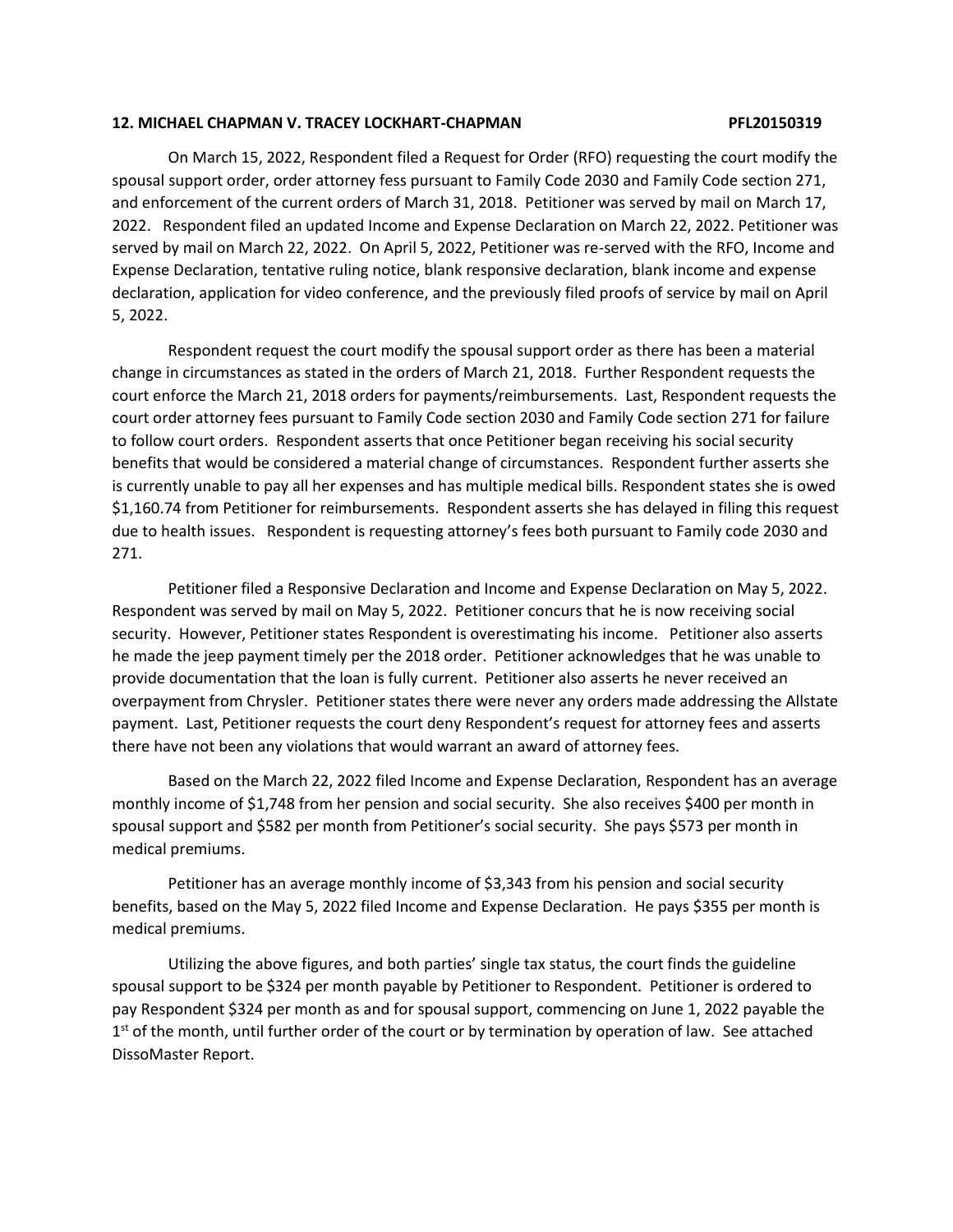The court finds after the payment of spousal support there is still a disparity in income between the parties, however, the court cannot find that either party has a great access to justice. Therefore, Respondent's request for Family Code 2030 fees is denied.

On the remaining issues, the court finds it needs to take testimony regarding the payments. The court orders parties to appear.

The court reserves on the request for Family Code Section 271 sanctions.

**TENTATIVE RULING #12: THE COURT ORDERS SPOUSAL SUPPORT AS OUTLINED ABOVE. RESPONDENT'S REQUEST FOR FAMILY CODE SECTION 2030 ATTORNEY FESS IS DENIED. PARTIES ARE ORDERED TO APPEAR ON THE REMAINING ISSUES. THE COURT RESERVES ON THE REQUEST FOR FAMILY CODE SECTION 271 SANCTIONS.**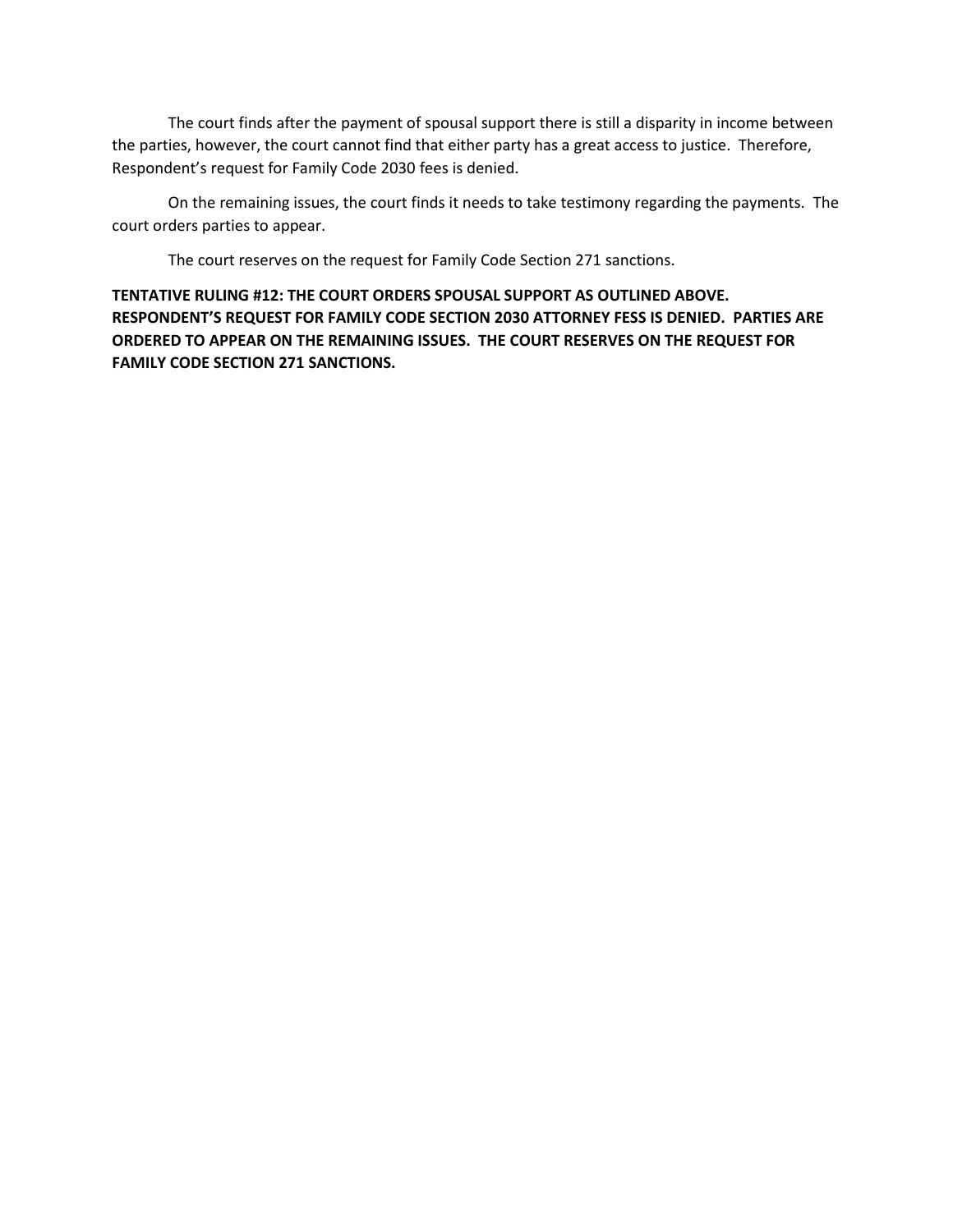| ATTORNEY (NAME AND ADDRESS):<br> EDC<br><b>Court</b><br> California |                           |        | TELEPHONE NO:                  | Superior Court Of The State of California County of<br><b>COURT NAME:</b><br><b>STREET ADDRESS:</b><br><b>MAILING ADDRESS:</b><br><b>BRANCH NAME:</b> |       |                            |         |       |  |
|---------------------------------------------------------------------|---------------------------|--------|--------------------------------|-------------------------------------------------------------------------------------------------------------------------------------------------------|-------|----------------------------|---------|-------|--|
| ATTORNEY FOR: Pet                                                   |                           |        |                                |                                                                                                                                                       |       |                            |         |       |  |
|                                                                     | <b>DISSOMASTER REPORT</b> |        |                                | <b>CASE NUMBER:</b>                                                                                                                                   |       |                            |         |       |  |
| 2022, Monthly                                                       |                           |        |                                |                                                                                                                                                       |       |                            |         |       |  |
| <b>Input Data</b>                                                   | Pet                       | Resp   |                                | Guideline (2022)                                                                                                                                      |       | <b>Cash Flow Analysis</b>  | Pet     | Resp  |  |
| Number of children                                                  | 0                         | 0      | Nets (adjusted)                |                                                                                                                                                       |       | Guideline                  |         |       |  |
| % time with Second Parent                                           | 0%                        | 0%     | Pet                            |                                                                                                                                                       | 2,988 | Payment (cost)/benefit     | (324)   | 324   |  |
| <b>Filing status</b>                                                | Single                    | Single | Resp                           |                                                                                                                                                       | 1,742 | Net spendable income       | 2,664   | 2,066 |  |
| # Federal exemptions                                                | $1*$                      | $1^*$  | Total                          |                                                                                                                                                       | 4,730 | % combined spendable       | 56.3%   | 43.7% |  |
| Wages + salary                                                      | 0                         | 0      | <b>Support (Nondeductible)</b> |                                                                                                                                                       |       | <b>Total taxes</b>         | 0       | 15    |  |
| 401(k) employee contrib                                             | 0                         | 0      | SS Payor                       |                                                                                                                                                       |       | Pet #WHA                   | 0       | 0     |  |
| Self-employment income                                              | 0                         | 0      | Alameda                        |                                                                                                                                                       | 324 - | Net wage paycheck/mo       | 0       | 0     |  |
| Other taxable income                                                | 3,343                     | 2,330  | Total                          |                                                                                                                                                       |       | 324 Comb. net spendable    | 4,730   |       |  |
| Short-term cap. gains                                               | 0                         | 0      | Proposed, tactic 9             |                                                                                                                                                       |       | Proposed                   |         |       |  |
| Long-term cap. gains                                                | 0                         | 0      | SS Payor                       |                                                                                                                                                       |       | Pet Payment (cost)/benefit | (324)   | 324   |  |
| Other gains (and losses)                                            | 0                         | 0      | Alameda                        |                                                                                                                                                       | 324   | Net spendable income       | 2,664   | 2,066 |  |
| Ordinary dividends                                                  | 0                         | 0      | Total                          |                                                                                                                                                       | 324.  | NSI change from gdl        | 0       | 0     |  |
| Tax, interest received                                              | 0                         | 0      | Savings                        |                                                                                                                                                       |       | 0 % combined spendable     | 56.3%   | 43.7% |  |
| Social Security received                                            | 2,588                     | 1,104  | No releases                    |                                                                                                                                                       |       | % of saving over gdl       | 0%      | 0%    |  |
| Unemployment compensation                                           | 0                         | 0      |                                |                                                                                                                                                       |       | <b>Total taxes</b>         | 0       | 15    |  |
| Operating losses                                                    | 0                         | 0      |                                |                                                                                                                                                       |       | #WHA                       | 0       | 0     |  |
| Ca. operating loss adj.                                             | 0                         | 0      |                                |                                                                                                                                                       |       | Net wage paycheck/mo       | 0       | 0     |  |
| Roy, partnerships, S corp, trusts                                   | 0                         | 0      |                                |                                                                                                                                                       |       | Comb, net spendable        | 4,730   |       |  |
| Rental income                                                       | 0                         | 0      |                                |                                                                                                                                                       |       | Percent change             | $0.0\%$ |       |  |
| Misc ordinary tax. inc.                                             | 755                       | 1,226  |                                |                                                                                                                                                       |       | Default Case Settings      |         |       |  |
| Other nontaxable income                                             | 0                         | 0      |                                |                                                                                                                                                       |       |                            |         |       |  |
| New-spouse income                                                   | 0                         | 0      |                                |                                                                                                                                                       |       |                            |         |       |  |
| Adj. to income (ATI)                                                | 0                         | 0      |                                |                                                                                                                                                       |       |                            |         |       |  |
| SS paid other marriage                                              | 0                         | 0      |                                |                                                                                                                                                       |       |                            |         |       |  |
| Ptr Support Pd. other P'ships                                       | 0                         | 0      |                                |                                                                                                                                                       |       |                            |         |       |  |
| CS paid other relationship                                          | 0                         | 0      |                                |                                                                                                                                                       |       |                            |         |       |  |
| Health ins (Pd by party)                                            | 355                       | 573    |                                |                                                                                                                                                       |       |                            |         |       |  |
| Qual. Bus, Inc, Ded.                                                | 0                         | 0      |                                |                                                                                                                                                       |       |                            |         |       |  |
| Itemized deductions                                                 | 0                         | 0      |                                |                                                                                                                                                       |       |                            |         |       |  |
| Other medical expenses                                              | 0                         | 0      |                                |                                                                                                                                                       |       |                            |         |       |  |
| Property tax expenses                                               | 0                         | 0      |                                |                                                                                                                                                       |       |                            |         |       |  |
| Ded, interest expense                                               | 0                         | 0      |                                |                                                                                                                                                       |       |                            |         |       |  |
| Charitable contribution                                             | 0                         | 0      |                                |                                                                                                                                                       |       |                            |         |       |  |
| Miscellaneous itemized                                              | 0                         | 0      |                                |                                                                                                                                                       |       |                            |         |       |  |
| Required union dues                                                 | 0                         | 0      |                                |                                                                                                                                                       |       |                            |         |       |  |
| Cr. for Pd. Sick and Fam. L.                                        | 0                         | 0      |                                |                                                                                                                                                       |       |                            |         |       |  |
| Mandatory retirement                                                | 0                         | 0      |                                |                                                                                                                                                       |       |                            |         |       |  |
| Hardship deduction                                                  | 0*                        | 0*     |                                |                                                                                                                                                       |       |                            |         |       |  |
| Other gdl, deductions                                               | 0                         | 0      |                                |                                                                                                                                                       |       |                            |         |       |  |
| AMT info (IRS Form 6251)                                            | 0                         | 0      |                                |                                                                                                                                                       |       |                            |         |       |  |
| Child support add-ons                                               | 0                         | 0      |                                |                                                                                                                                                       |       |                            |         |       |  |
| TANF, SSI and CS received                                           | 0                         | 0      |                                |                                                                                                                                                       |       |                            |         |       |  |

islist. ż

中国社関係員

Į.

Í,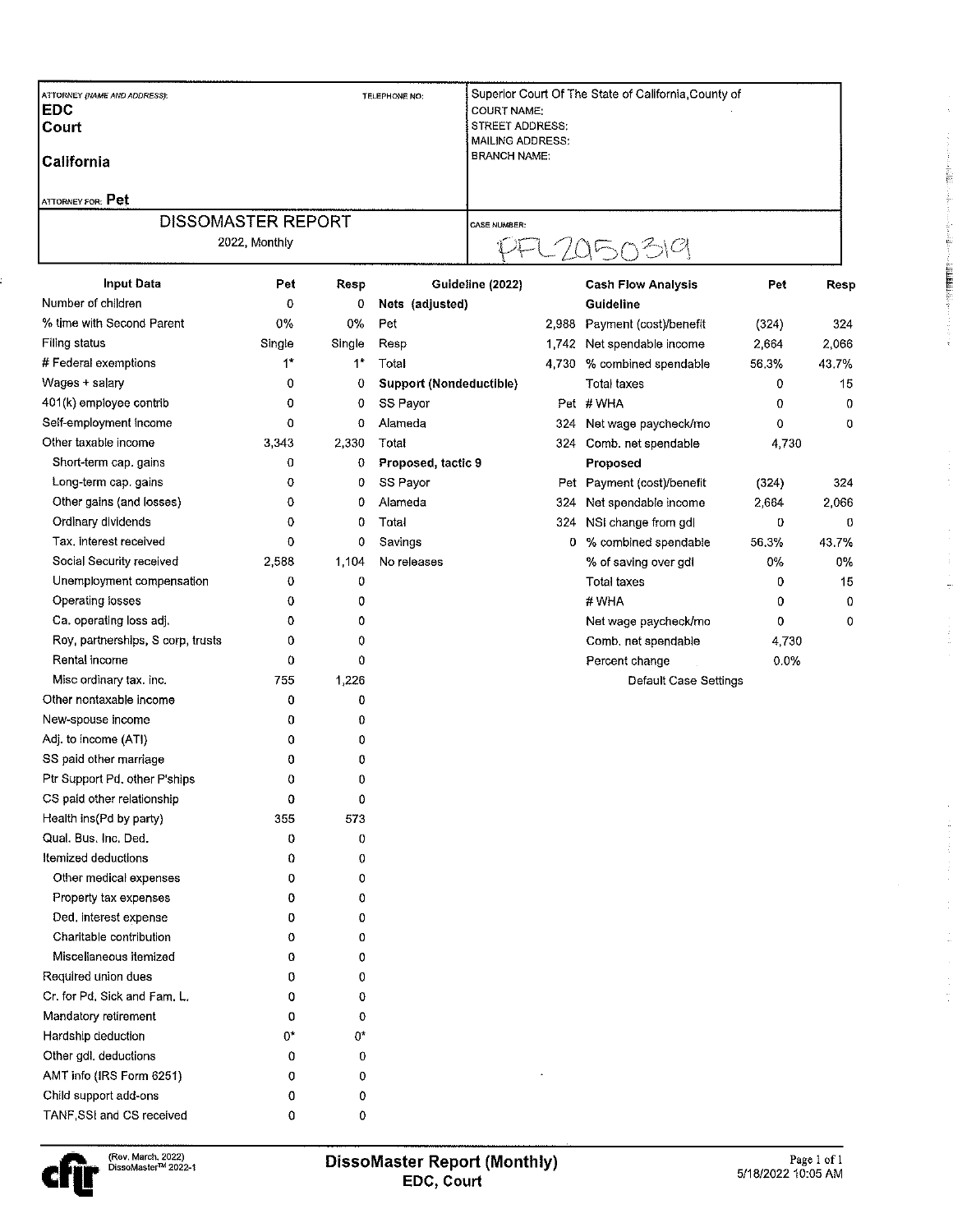### **13. RYAN DOBRENZ V. LAUREN WERETA PFL20170927**

On March 22, 2022 Respondent filed a Request for Order (RFO) requesting the court modify its prior orders regarding the minor's school and that the parties be referred to Child Custody Recommending Counseling (CCRC) to attempt to reach and agreement to modify the holiday schedule. Petitioner was served by mail on April 18, 2022.

Respondent is requesting the court modify its September 21, 2021 order that the minor be enrolled at Oak Meadow Elementary School for first grade. Respondent asserts the minor will have more educational and extra-curricular opportunities available to her if she were to remain at her current school Holy Trinity School. Respondent further requests the parties be re-referred to CCRC to clarify the holiday schedule, as Respondent asserts there is confusion between the parties when holidays coincide with weekends.

Petitioner filed a Responsive Declaration on May 9, 2022 requesting the court deny Respondent's RFO and that in the alternative the court change the custody arrangement to allow Petitioner to have placement of the minor for the 2022-2023 school year. Petitioner asserts Respondent put forth these same arguments and evidence during their four-day trial in September 2021. Petitioner requests the court deny Respondent's request for the minor to remain at Holy Trinity as she is barred from raising the request by res judicata. Further, Petitioner requests that should Petitioner fail to enroll the minor in Oak Meadow Elementary by May 31, 2022, that the custody arrangement be modified to allow Petitioner to be the minor's academic placement. Petitioner request that should Respondent fail to enroll the minor at Oak Meadow by May 31, 2022, that he be allowed to have the minor placed with him for the school year and be enrolled in school in San Jose. Petitioner also requests the court put its further parenting plan into the orders: that the minor attend school and live primarily in San Jose starting the 2023-2024 school year. Last, Petitioner asserts there is no need to re-refer the parties to CCRC as there is no reason to adjust the holiday schedule.

Respondent filed a Reply along with Points and Authorities on May 13, 2022. Petitioner was served by mail on May 13, 2022. Respondent asserts the standard for the RFO is not whether or not there has been a change in circumstances, as the orders issued were temporary, but rather the best interest of the child. Respondent states the minor's interest in stability is the paramount concern and that changing schools would be unnecessarily disruptive. Respondent also asserts the court's reasoning for ordering the change in schools for the next academic year was due to the minor requiring a higher level of services that Holy Trinity did not offer.

Parties are ordered to appear.

# **TENTATIVE RULING #13: PARTIES ARE ORDERED TO APPEAR.**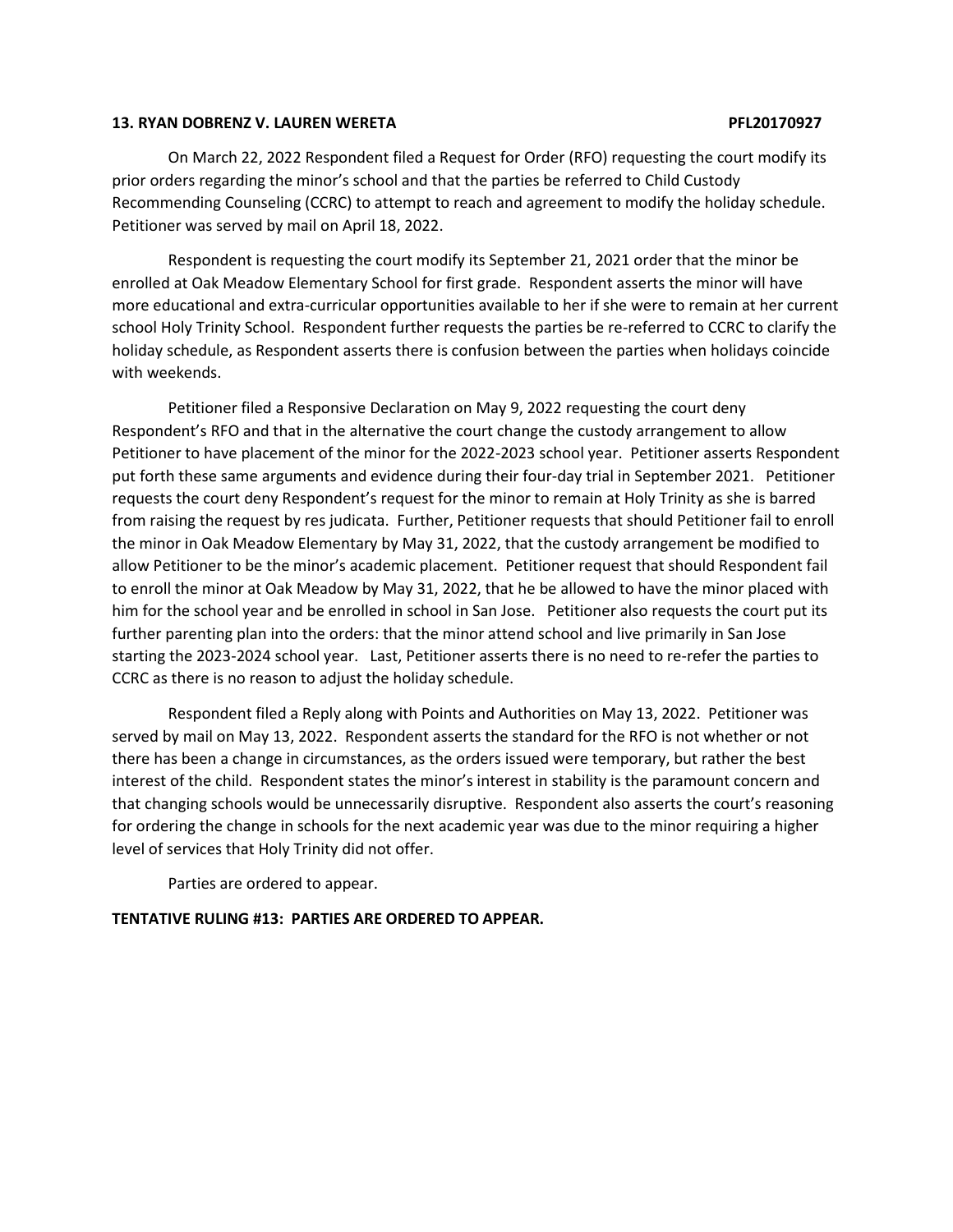## **14. SUSAN MOSKALETS V. VICTOR MOSKALETS PFL20210479**

On March 17, 2022, Respondent filed a Request for Order (RFO) requesting the court apply previously receive payments as credit for spousal support. Petitioner was served electronically on March 23, 2022.

Respondent requests the court credit Respondent for the March 1, 2022 spousal support payment with a prior payment received by Petitioner. The parties received a Golden State Stimulus check issued on December 2, 2021. Respondent asserts Petitioner contacted Respondent and it was understood she was cash the check and retain the entirety of the funds, in lieu of possible support. It appears from the exhibit A, parties had a text conversation about Petitioner keeping \$550 as payment for an award of spousal support. The court ordered spousal support, in the amount of \$823 on February 17, 2022, effective March 1, 2022, with no arrears owed. Respondent provided Petitioner with a cashiers check on March 1, 2022 in the amount of \$273, \$823 less the \$550 Petitioner retained from the Stimulus check. Respondent is therefore, requesting the court find the \$550 provided to Petitioner when she cashed the Stimulus check be credited to the March 1, 2021 spousal support payment.

Petitioner has not filed a Responsive Declaration to this RFO.

The court grants Respondent's request to credit the \$550 retained by Petitioner from the Stimulus check towards the March 1, 2022 spousal support payment.

All prior orders remain in full force and effect. Respondent shall prepare the findings and orders after hearing.

# **TENTATIVE RULING #14: THE COURT GRANTS RESPONDENT'S REQUEST TO CREDIT THE \$550 RETAINED BY PETITIONER FROM THE STIMULUS CHECK TOWARDS THE MARCH 1, 2022 SPOUSAL SUPPORT PAYMENT. ALL PRIOR ORDERS REMAIN IN FULL FORCE AND EFFECT. RESPONDENT SHALL PREPARE THE FINDINGS AND ORDERS AFTER HEARING**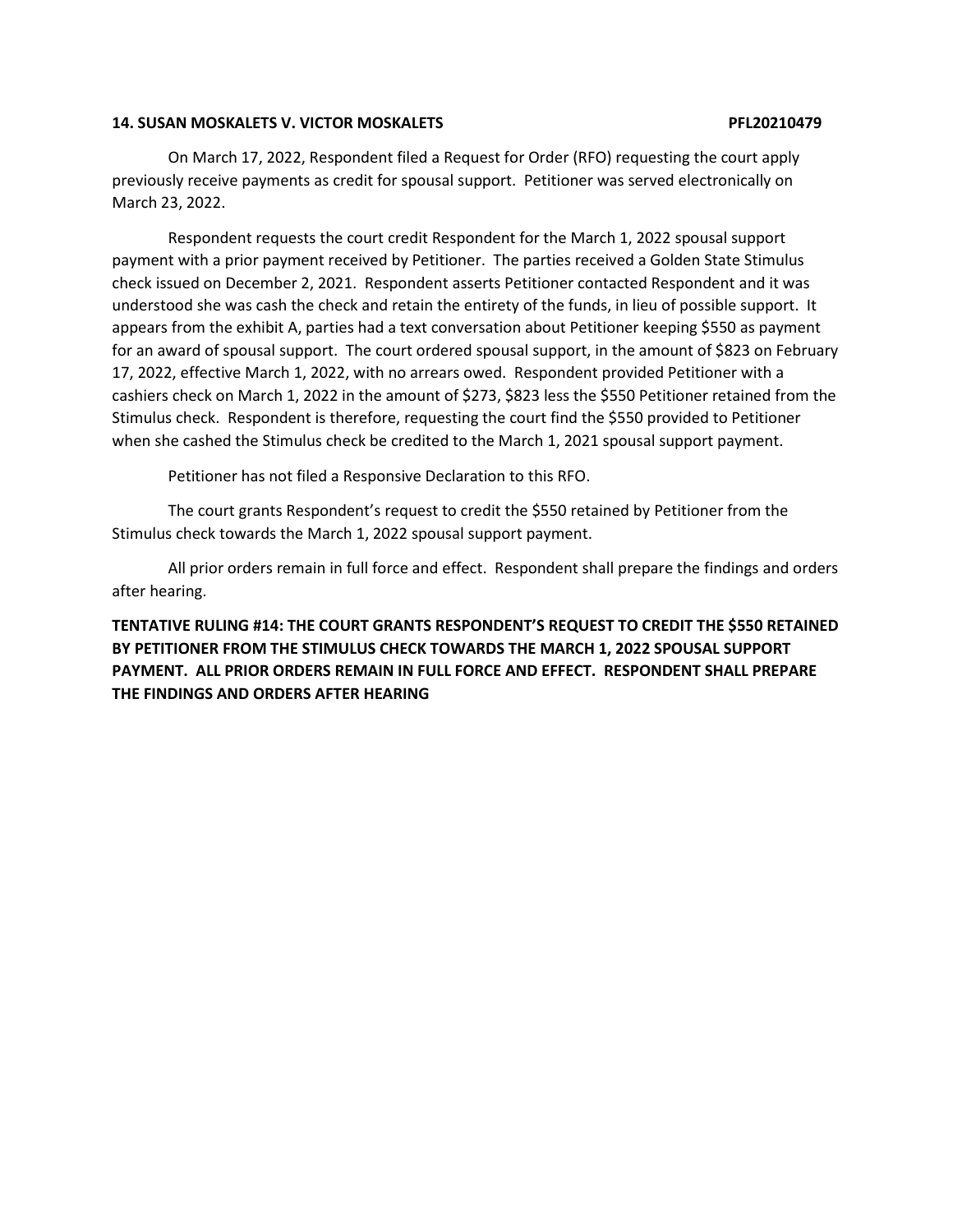### **15. TODD BURGESS V. KATRINA BURGESS 21FL0134**

On February 14, 2022, Petitioner filed a Request for Order (RFO) requesting he court make orders as to child custody, property control, and order a vocational evaluation. Parties were referred to Child Custody Recommending Counseling (CCRC) for an appointment on March 23, 2022 and a review hearing on May 19, 2022. Respondent was personally served with the RFO and referral to CCRC on February 16, 2022.

Petitioner is requesting sole legal and physical custody of the eldest minor and joint legal and physical custody of the younger minor. Petitioner is requesting property control of the auto repair business, Body techs Unlimited, Inc. Petitioner asserts he is the only individual doing business as The Body Techs Unlimited. Petitioner is requesting full control of the business including the bookkeeping functions. Petitioner is also requesting the court order a vocational evaluation for Respondent as he asserts both minors are of school age and Respondent has several years of bookkeeping experience and is able to work.

On March 21, 2022 Respondent's counsel filed a Declaration regarding Respondent's completion of a four hour Parent Education and Family Stabilization court with the certificate of completion attached as an exhibit. Petitioner was served by mail on March 31, 2022.

Parties attended the CCRC appointment on March 23, 2022 and were able to reach a full agreement. Parties were mailed a copy of the report on March 30, 2022. The court has read and considered the CCRC report and finds the agreement of the parties to be in the best interest of the minors. Therefore, the court adopts the agreement of the parties as the court's order. The parties shall have joint legal and physical custody. The parties shall exercise a week on/week off parenting plan with exchanges taking place on Friday. The court adopts the transportation agreement, vacation agreement, and holiday plan as outlined in the report. The court also adopts the additional provisions as outlined in the report. Parties are to utilize the Family Wizard application for communication about the minors. The parties are to enroll in co-parenting counseling. The minor S.B. shall continue in individual therapy at a frequency and duration as directed by the therapist. The parties shall follow the treatment plan of the therapist.

Respondent filed a Responsive Declaration and Income and Expense Declaration on May 2, 2022. Petitioner was served electronically on April 28, 2022. Respondent requests the court adopt the parties' agreement reached at CCRC. Respondent requests the court deny Petitioner's property control request and request for vocational evaluation. Respondent asserts The Body Techs Unlimited is a community business which was established after the parties were married. Respondent further asserts she plays an ongoing vital role within the business. Respondent also requests the court deny the vocational evaluation as she is currently working for The Body Techs Unlimited as a bookkeeper, as well as working as the catering director and bookkeeper for Ring of Fire BBQ for 15-20 hours per week, with the hours likely increasing. Respondent is also in the process of developing her own business.

Petitioner filed a Reply Declaration on May 12, 2022. Respondent was served electronically on May 12, 2022. Petitioner renews his request for property control over the business. Petitioner asserts this is necessary as Respondent has not been cooperative in the bookkeeping services since the breakdown in the marriage. Respondent also reiterates his request for a vocational evaluation.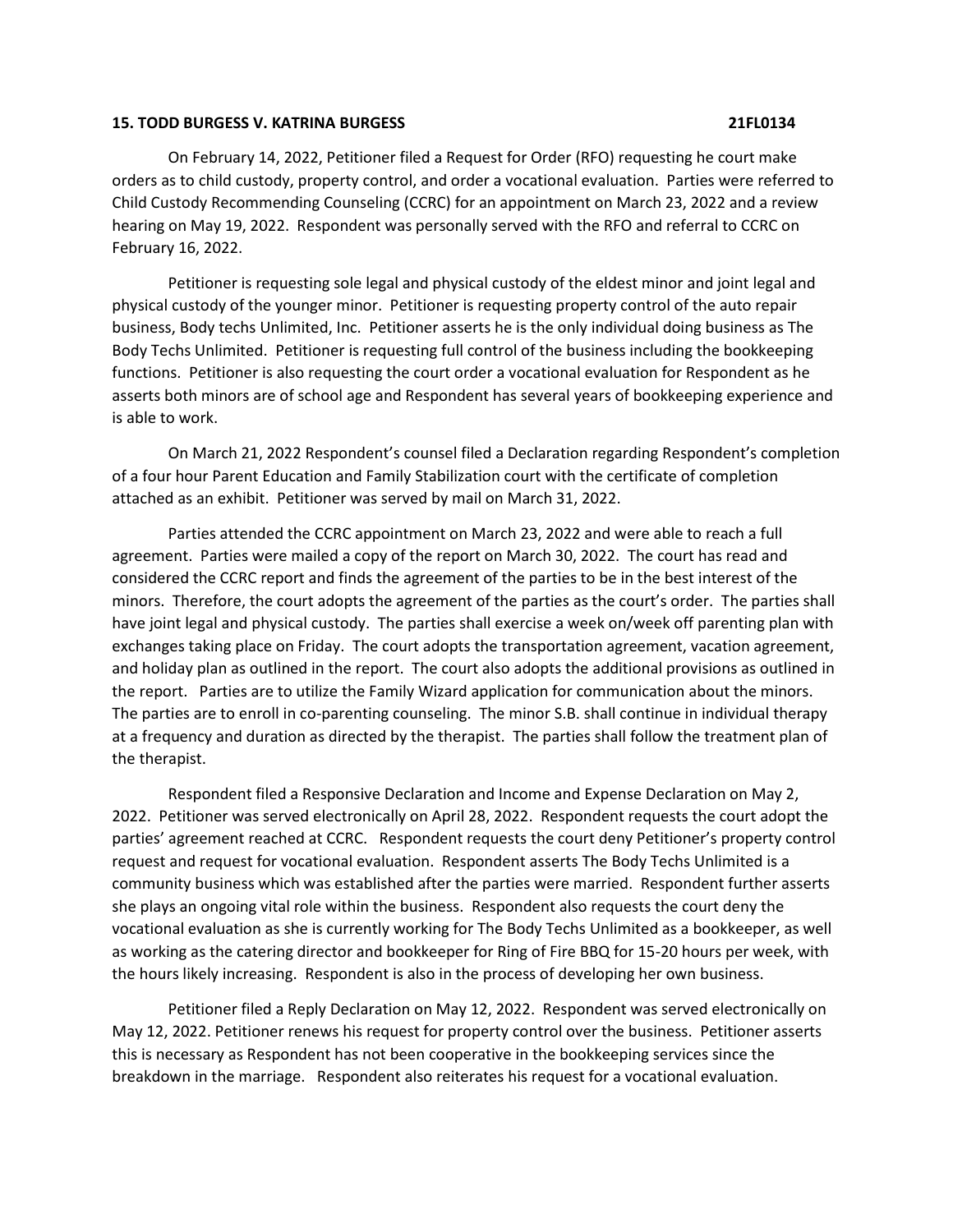The court has read and considered the filings as outlined above. The court adopts the agreement of the parties contained in the CCRC report and outlined above. The court denies Petitioner's request for exclusive use and control of the community business, The Body techs Unlimited, Inc. The court reminds Respondent of her fiduciary duties regarding community owned assets. The court denies Petitioner's request for a vocational evaluation.

Petitioner shall prepare and file the findings and orders after hearing.

**TENTATIVE RULING #15: THE COURT ADOPTS THE AGREEMENT OF THE PARTIES AS THE COURT'S ORDER. THE PARTIES SHALL HAVE JOINT LEGAL AND PHYSICAL CUSTODY. THE PARTIES SHALL EXERCISE A WEEK ON/WEEK OFF PARENTING PLAN WITH EXCHANGES TAKING PLACE ON FRIDAY. THE COURT ADOPTS THE TRANSPORTATION AGREEMENT, VACATION AGREEMENT, AND HOLIDAY PLAN AS OUTLINED IN THE REPORT. THE COURT ALSO ADOPTS THE ADDITIONAL PROVISIONS AS OUTLINED IN THE REPORT. PARTIES ARE TO UTILIZE THE FAMILY WIZARD APPLICATION FOR COMMUNICATION ABOUT THE MINORS. THE PARTIES ARE TO ENROLL IN CO-PARENTING COUNSELING. THE MINOR S.B. SHALL CONTINUE IN INDIVIDUAL THERAPY AT A FREQUENCY AND DURATION AS DIRECTED BY THE THERAPIST. THE PARTIES SHALL FOLLOW THE TREATMENT PLAN OF THE THERAPIST. THE COURT DENIES PETITIONER'S REQUEST FOR EXCLUSIVE USE AND CONTROL OF THE COMMUNITY BUSINESS, THE BODY TECHS UNLIMITED, INC. THE COURT DENIES PETITIONER'S REQUEST FOR A VOCATIONAL EVALUATION.**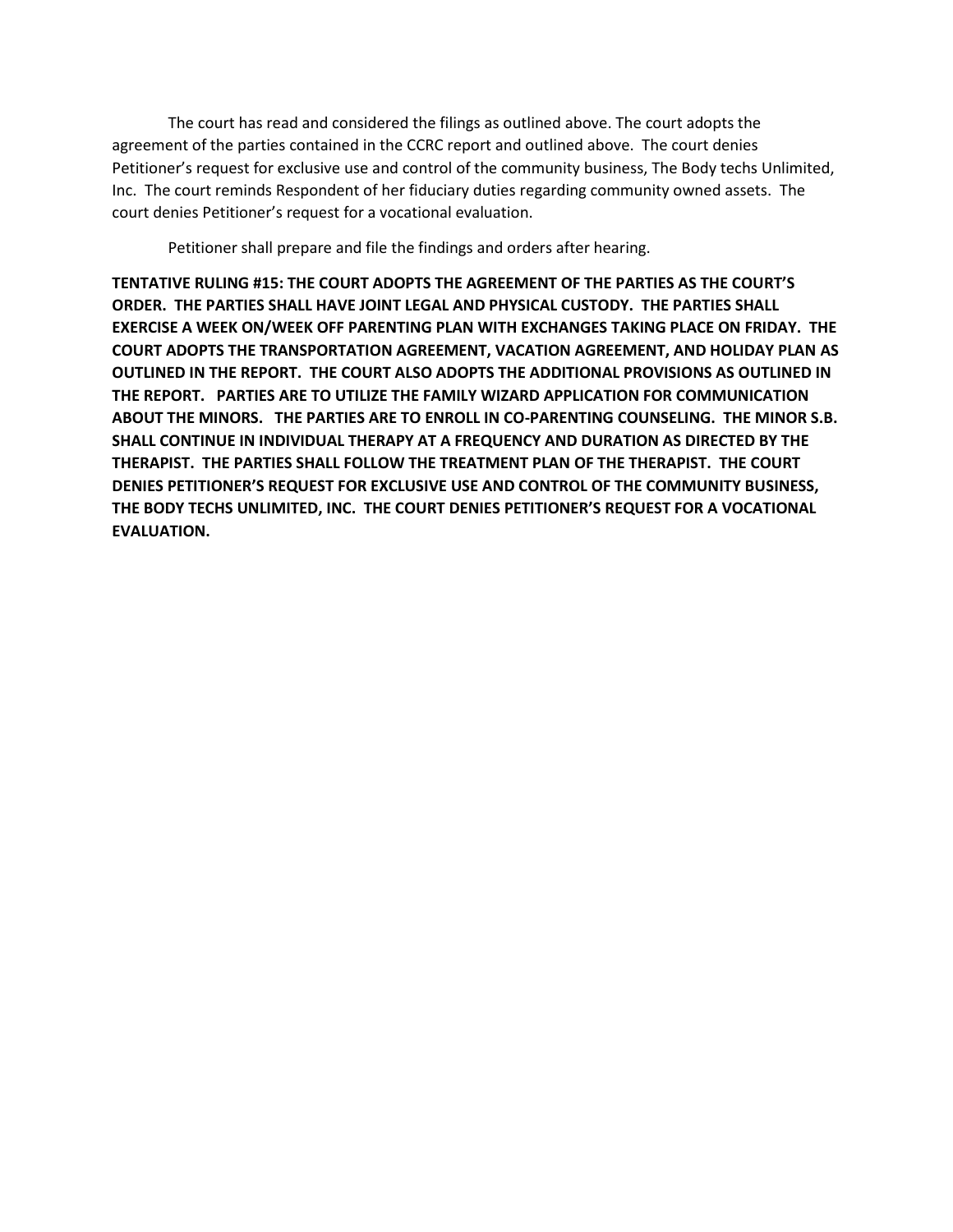## **16. TODD FUJIWARA V. KRIS FUJIWARA PFL20150424**

On March 15, 2022 the court accepted the stipulation of the parties and set a further review hearing for May 19, 2022. The court reserved jurisdiction on the reallocation of the costs of Minor's Counsel to the same date. Parties were ordered to file and serve updated Income and Expense Declarations no later than 10 days prior to May 19, 2022.

On April 29, 2022 Respondent filed an updated Income and Expense Declaration. Petitioner was served by mail on April 28, 2022.

Respondent filed a Supplemental Declaration on May 2, 2022. Petitioner and Minor's Counsel was served by mail on April 29, 2022. Respondent is requesting the court suspend all in person and phone visitation with Petitioner pending further review for the court to receive input from the minor's individual counselor. Respondent is requesting Petitioner cover 100% of travel expenses for the minor. Respondent is also requesting the costs of the minor's individual counseling be split 50/50.

Petitioner filed a Supplemental Declaration on May 5, 2022. Respondent and Minor's Counsel were served by mail on May 5, 2022. Petitioner requests the court grant him physical custody of the minor, order a Family Code section 3111 or an evidence code 730 evaluation paid for by respondent, the court to enforce the March 15, 2022 stipulation that Petitioner have weekly phone calls with the minor, enforcement of the spring break visit, reimbursement of travel expenses for Petitioner's travel, sanctions against Respondent for discussing custody order with the minor, for Respondent to pay a share of the transportation costs for the minor, and for the court to not consider the minor's March 15, 2022 testimony.

Petitioner filed an updated Income and Expense Declaration on May 5, 2022. Respondent was served by mail on May 5, 2022.

On May 11, 2022, counsel for Respondent filed a Supplemental Declaration with an attached email chain with the parties' discussions about counseling for the minor.

The court denies Petitioner's request for a Family Code section 3111 or 730 evaluation as there is no current Request for Order pending.

Based on the parties filed Income and Expense Declarations the court finds Respondent has approximately 66% of the combined spendable income while Petitioner has 34%. Therefore, the court will allocate a 60/40 split of the costs of Minors' Counsel with Respondent responsible for 60% of the costs and Petitioner responsible for 40% of the costs.

On the remaining issues, parties are ordered to appear.

All prior orders not in conflict with this order remain in full force and effect.

**TENTATIVE RULING #16: THE COURT DENIES PETITIONER'S REQUEST FOR A FAMILY CODE SECTION 3111 OR 730 EVALUATION AS THERE IS NO CURRENT REQUEST FOR ORDER PENDING. THE COURT ORDERS RESPONDENT RESPONSIBLE FOR 60% OF THE COSTS AND PETITIONER RESPONSIBLE FOR 40% OF THE COSTS. PARTIES ARE ORDERED TO APPEAR ON THE REMAINING ISSUES. ALL PRIOR ORDERS NOT IN CONFLICT WITH THIS ORDER REMAIN IN FULL FORCE AND EFFECT.**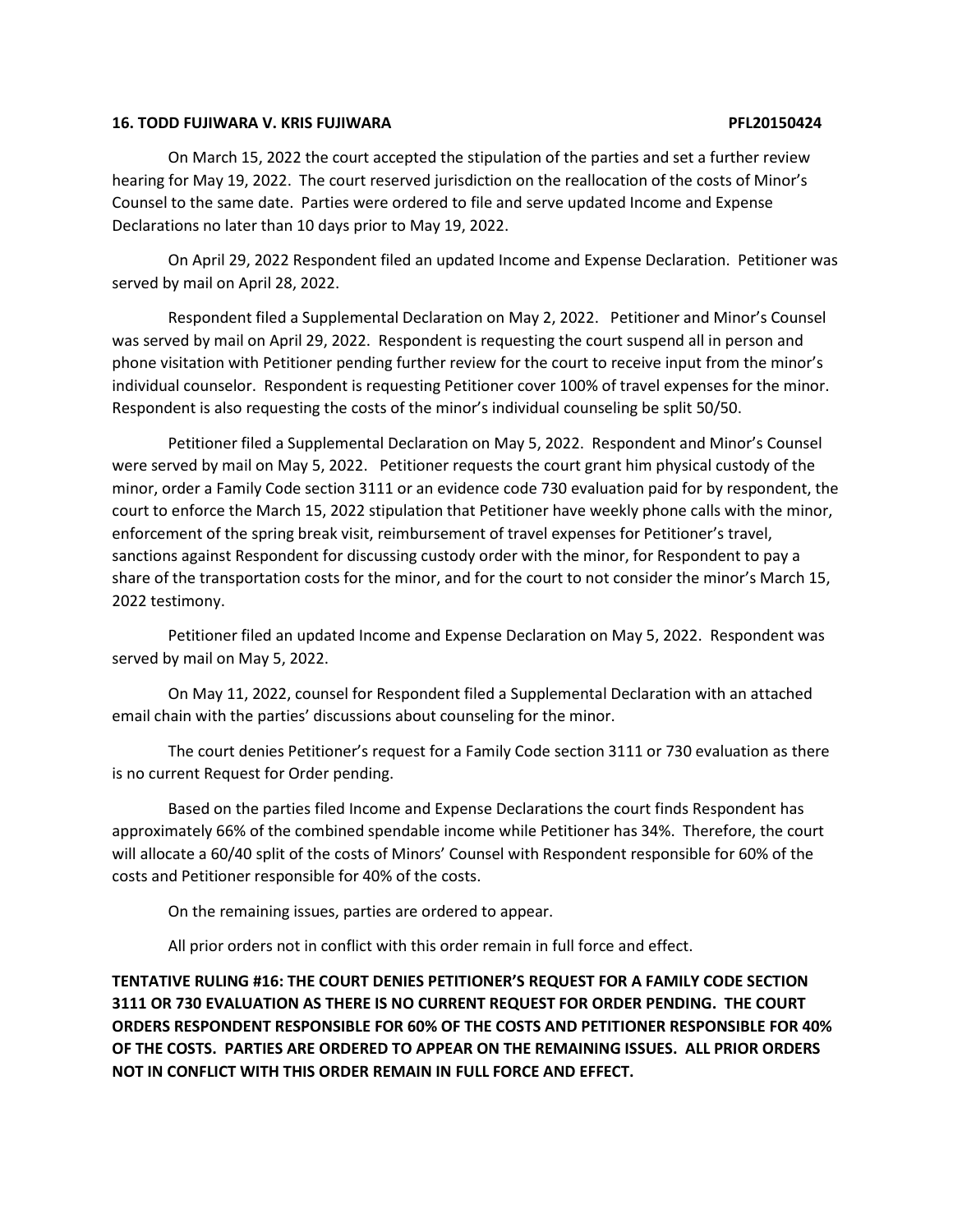## **17A. ELIZABETH VAN LEUVEN V. KIRK VAN LUEVEN PFL20190169**

Parties have submitted a stipulation to continue the matter at least 30 days out. The court adopts the parties stipulation and continues the hearing.

# **TENTATIVE RULING #17A: THE COURT ADOPTS THE PARTIES' STIPULATION TO CONTINUE THE HEARING. THE MATTER IS CONTINUED TO JUNE 30th, 2022 at 8:30 AM.**